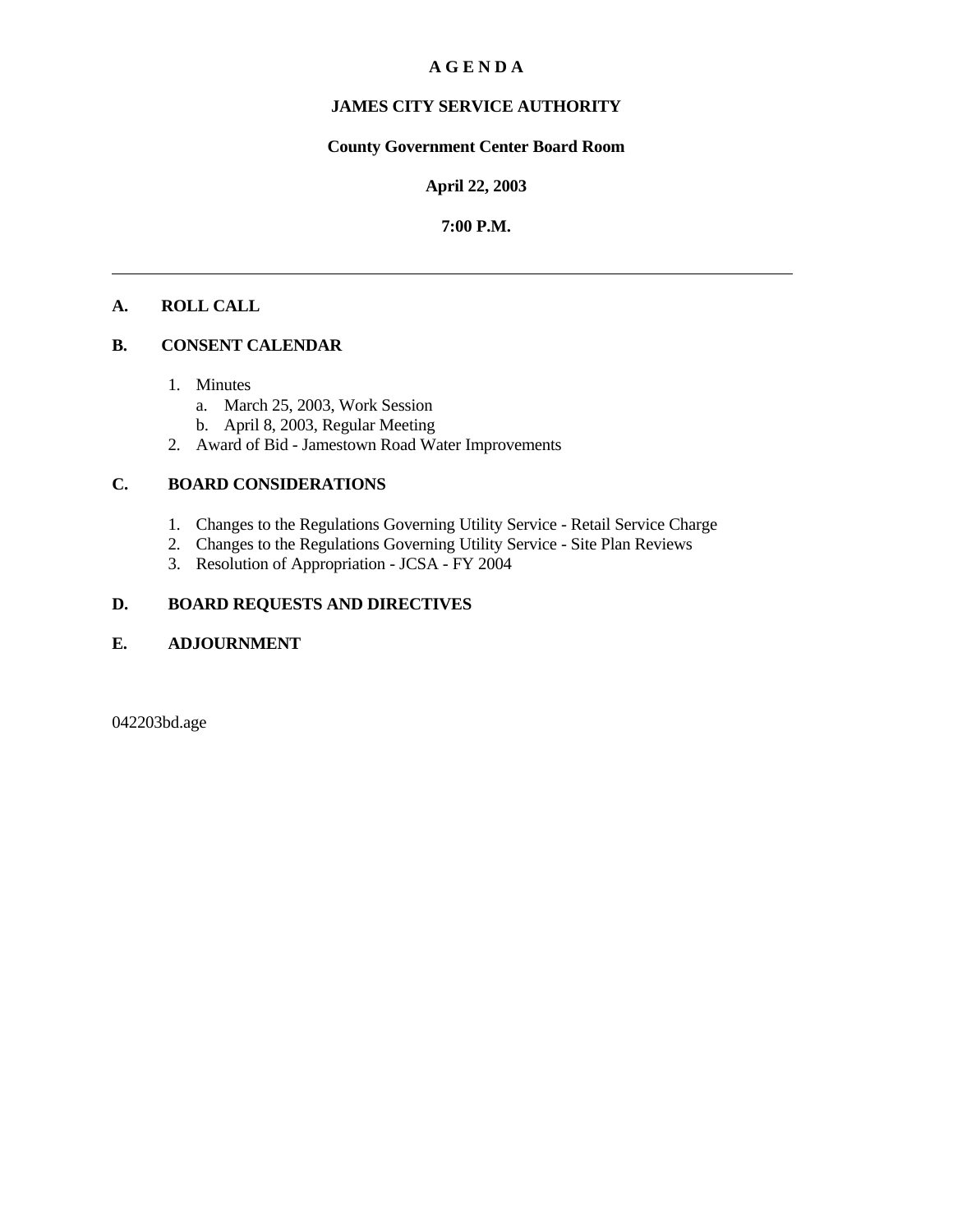# **AT A WORK SESSION OF THE BOARD OF DIRECTORS OF THE JAMES CITY SERVICE AUTHORITY, JAMES CITY COUNTY, VIRGINIA, HELD ON THE 25TH DAY OF MARCH, 2003, AT 4:00 P.M. IN THE COUNTY GOVERNMENT CENTER BOARD ROOM, 101 MOUNTS BAY ROAD, JAMES CITY COUNTY, VIRGINIA.**

# **A. ROLL CALL**

Michael J. Brown, Chairman John J. McGlennon, Vice Chairman Jay T. Harrison, Sr. James G. Kennedy Bruce C. Goodson

Sanford B. Wanner, Secretary Frank M. Morton, III, County Attorney Larry M. Foster, General Manager

## **B. BOARD CONSIDERATION**

Mr. Larry Foster, General Manager of the James City Service Authority (JCSA), introduced Mr. Courtney Rogers, Davenport and Company, and Mr. Steve Johnson, Troutman and Saunders, the JCSA bond counsel.

Mr. Rogers stated that the JCSA received very favorable bond ratings from Moodys and Standard & Poors for the financing of the Groundwater Treatment Facility (GTF). Mr. Rogers also provided a summary of the steps to authorize the issuance of bonds to finance the facility.

Mr. Johnson provided the Board with an overview of the legal aspect of the issuance of the planned revenue bonds and any future bond issue associated with Master Indenture of Trust.

The Board, staff, Mr. Rogers, and Mr. Johnson discussed the anticipated closing date of the issuance of bonds and the construction time frame for the GTF.

Mr. Goodson inquired about the impact of the GTF with Newport News Waterworks (NNWW) and fiscal responsibility with NNWW during the term of the bonds. Mr. Rogers responded that future facilities were considered and would be addressed at the appropriate time.

Mr. Rogers stated that the documents permit additional debt although the debt outlined here is for a term of 15 years with the option of a ten-year call.

Mr. McGlennon inquired about the anticipated impacts of the bonds on water rates.

Mr. Rogers stated that this issuance of bonds should not impact the Authority's rate structure.

Mr. Goodson stated that the GTF is being built with an initial capacity of 2.5 mgd with an additional 2.5 mgd capacity being added in 2010. He inquired about the additional costs to build the facility to full capacity.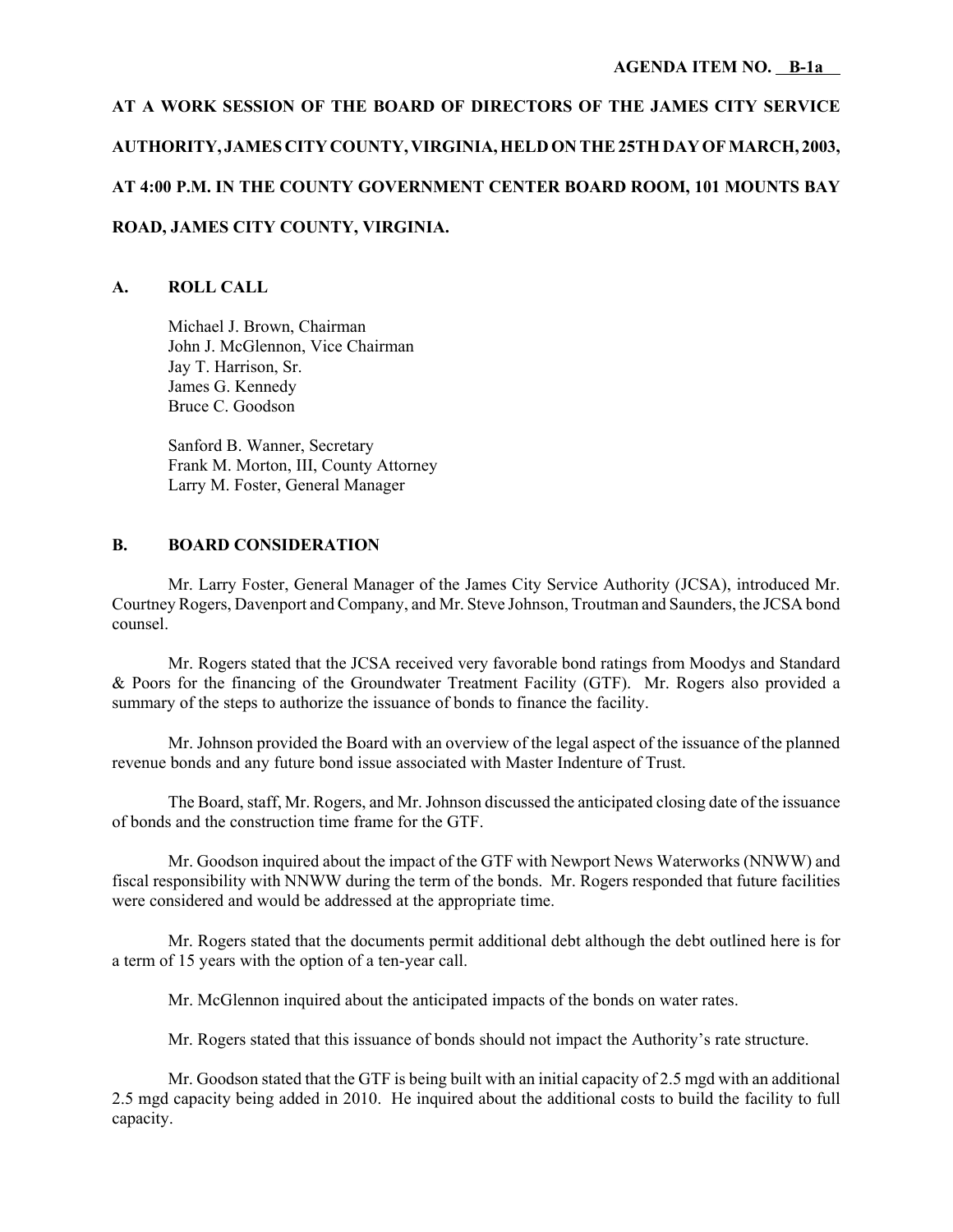Mr. Foster stated that the infrastructure of the facility is being built to build-out capacity with the exception of the membranes of the vessels, which is nominal in cost and would not incur additional debt to install the membranes.

# **C. RECESS**

At 4:25 p.m. Mr. Brown recessed the Board of Directors until 7 p.m.

Sanford B. Wanner Secretary to the Board

l

032503bdws.min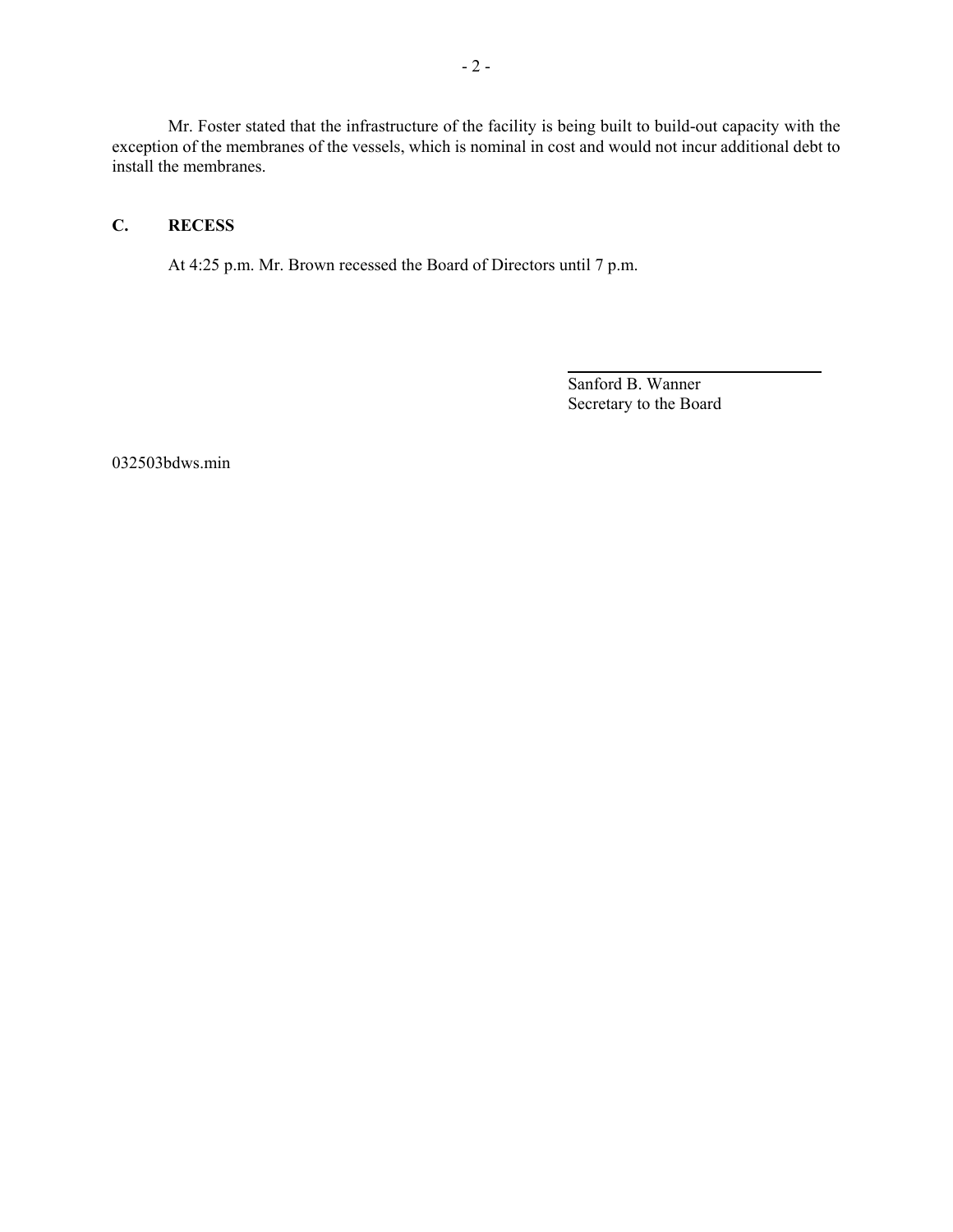# **AT A REGULAR MEETING OF THE BOARD OF DIRECTORS OF THE JAMES CITY SERVICE AUTHORITY, JAMES CITY COUNTY, VIRGINIA, HELD ON THE 8TH DAY OF APRIL, 2003, AT 7:00 P.M. IN THE COUNTY GOVERNMENT CENTER BOARD ROOM, 101 MOUNTS BAY ROAD, JAMES CITY COUNTY, VIRGINIA.**

# **A. ROLL CALL**

Michael J. Brown, Chairman John J. McGlennon, Vice Chairman Jay T. Harrison, Sr. James G. Kennedy Bruce C. Goodson

Sanford B. Wanner, Secretary Frank M. Morton, III, County Attorney Larry M. Foster, General Manager

# **B. PUBLIC HEARING**

## 1. FY 2004 JCSA Budget

Ms. Suzanne Mellen, Director of Budget and Accounting, provided the Board with an overview of the proposed FY 2004 JCSA Budget and proposed water/sewer rate increases, and recommended the Board hold a Public Hearing to invite public comment on any aspect of the Budget.

Mr. Brown opened the Public Hearing.

As no one wished to speak to this matter, Mr. Brown closed the Public Hearing.

At 8:25 p.m., Mr. Brown recessed the Board for the duration of the Board of Supervisors meeting.

Mr. Brown reconvened the Board at 9:28 p.m.

# **C. CONSENT CALENDAR**

Mr. Harrison made a motion to adopt the items on the Consent Calendar.

The motion passed by a unanimous voice vote.

# 1. Minutes – March 25, 2003, Regular Meeting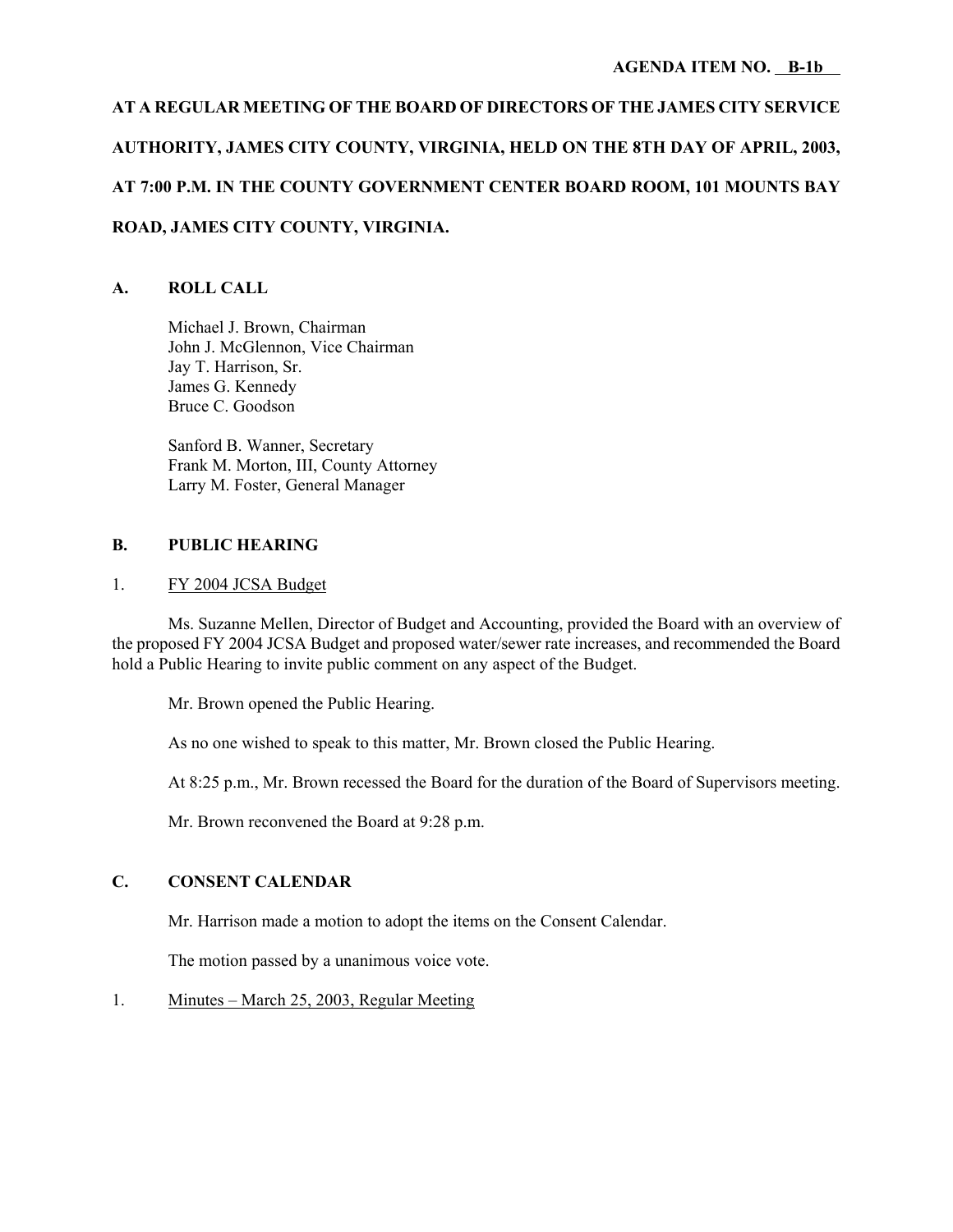#### 2. Support for the King William Reservoir Project

# **R E S O L U T I O N**

#### SUPPORT FOR THE KING WILLIAM RESERVOIR PROJECT

- WHEREAS, the City of Newport News has submitted an application to the Virginia Marine Resource Commission for a permit to withdraw water from the Mattaponi River to provide water to the King William Reservoir; and
- WHEREAS, the King William Reservoir has been identified, after the evaluation of over 35 alternative projects, as the most feasible option for meeting the long-term water needs of the citizens and businesses located on the Virginia Peninsula; and
- WHEREAS, the Virginia Marine Resource Commission will conduct a public hearing on the application for a permit to withdraw water from the Mattaponi on April 22, 2003.
- NOW, THEREFORE, BE IT RESOLVED by the Board of Directors of the James City Service Authority, James City County, Virginia, expresses its support of the King William Reservoir Project and encourages the Virginia Marine Resources Commission to issue the permit to withdraw water from the Mattaponi River to support the King William Reservoir Project.
- 3. Amended Articles of Incorporation for the James City Service Authority

## **R E S O L U T I O N**

# AMENDED ARTICLES OF INCORPORATION FOR

## JAMES CITY SERVICE AUTHORITY

- WHEREAS, by resolution of March 25, 2003, the Board of Supervisors of James City County, Virginia, made certain amendments to the Articles of Incorporation of the James City Service Authority (JCSA); and
- WHEREAS, it would be appropriate for the Board of Directors of the JCSA to ratify and confirm all prior actions of the JCSA Board of Directors.
- NOW, THEREFORE, BE IT RESOLVED by the Board of Directors of the James City Service Authority, James City County, Virginia, that it hereby ratifies and confirms all prior actions of the JCSA Board of Directors

## **D. BOARD CONSIDERATION**

1. Bond Resolution – Groundwater Treatment Facility

Mr. Foster stated that representatives of Davenport and Company advised the Board of the options for financing the Groundwater Treatment Facility including the placement of bonds. Proposals for the private placement of bonds to finance the Groundwater Treatment Facility were received from several interested investment institutions and it was determined that a public placement would result in a lower interest rate.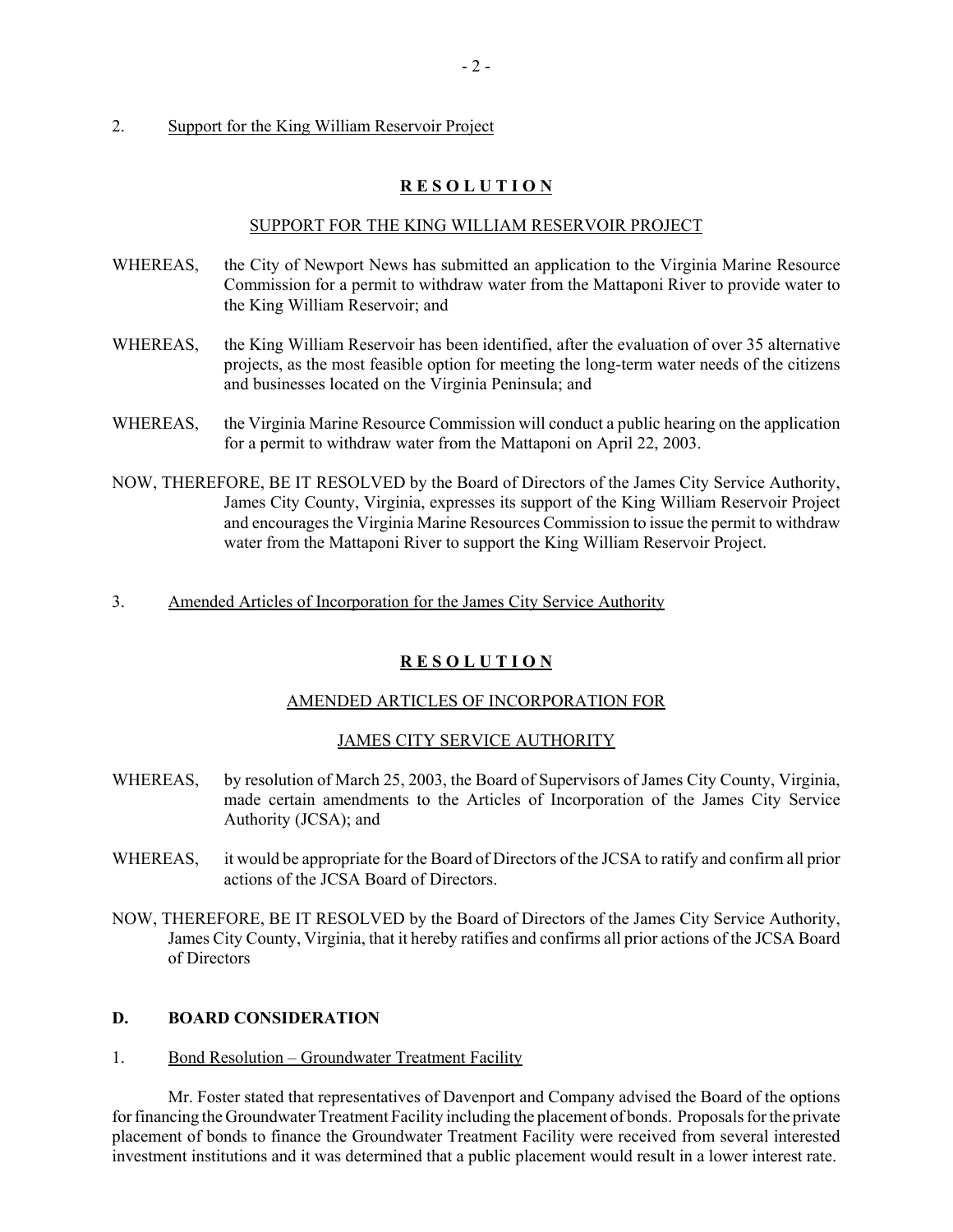Mr. Foster recommended the Board approve the resolution authorizing the issuance of bonds to finance the Groundwater Treatment Facility at a rate not to exceed six percent and also authorizing the Chairman or Vice Chairman to sign all documents associated with the issuance of the bonds.

Mr. Goodson made a motion to adopt the resolution.

The motion passed by a unanimous voice vote.

# **R E S O L U T I O N**

#### AUTHORIZING THE ISSUANCE BY THE JAMES CITY SERVICE AUTHORITY

#### OF ITS WATER AND SEWER SYSTEM REVENUE BONDS, SERIES 2003

#### AND OTHER MATTERS IN CONNECTION THEREWITH

- WHEREAS, the James City Service Authority (the "Authority") has determined that it will establish a program pursuant to which it may finance improvements and extensions to its water and wastewater systems (collectively, the "System") by the issuance of bonds payable solely from the revenues of such System; and
- WHEREAS, such bonds will be issued pursuant to the terms of a Master Indenture of Trust, dated as of April 1, 2003 (the "Master Indenture"), between the James City Service Authority (the "Authority") and SunTrust Bank, as Trustee (the "Trustee"); and
- WHEREAS, the Authority at the present time desires to issue its water and sewer system revenue bonds in an amount not to exceed \$18 million (the "2003 Bonds") and use the proceeds of the 2003 Bonds to: (i) finance a groundwater treatment facility, wells, and water transmission lines (collectively, the "Projects"); and (ii) pay related issuance costs and fund reserves;
- WHEREAS, the 2003 Bonds will be issued pursuant to the terms of the Master Indenture and a First Supplemental Indenture of Trust, dated as of April 1, 2003 (the "First Supplemental Indenture"), between the Authority and the Trustee (the Master Indenture and the First Supplemental Indenture being collectively referred to herein as the "Indenture"), and the 2003 Bonds will be sold to Morgan Keegan & Company, Inc., and SunTrust Capital Markets, Inc. (collectively, the "Underwriters"), pursuant to a Bond Purchase Agreement to be dated on or before the date the 2003 Bonds are to be issued (the "Bond Purchase Agreement"), between the Authority and the Underwriters; and
- WHEREAS, in connection with the issuance of the 2003 Bonds, the forms of all of the following documents have been presented to this meeting and filed with the Authority's records: (i) the Master Indenture; (ii) the First Supplemental Indenture; (iii) the 2003 Bonds, the form of which is attached to the First Supplemental Indenture; (iv) the Bond Purchase Agreement; (v) the Continuing Disclosure Agreement to be dated on or before the date the 2003 Bonds are to be issued (the "Continuing Disclosure Agreement") from the Authority; and (vi) the Preliminary Official Statement (the "Preliminary Official Statement") pursuant to which the 2003 Bonds are to be offered for sale.
- NOW, THEREFORE, BE IT RESOLVED by the Board of Directors of the James City Service Authority, James City County, Virginia, that:
	- 1. The Authority hereby approves the issuance of the 2003 Bonds upon the terms set forth therein and in the Indenture. As of the date of this resolution, (A) the final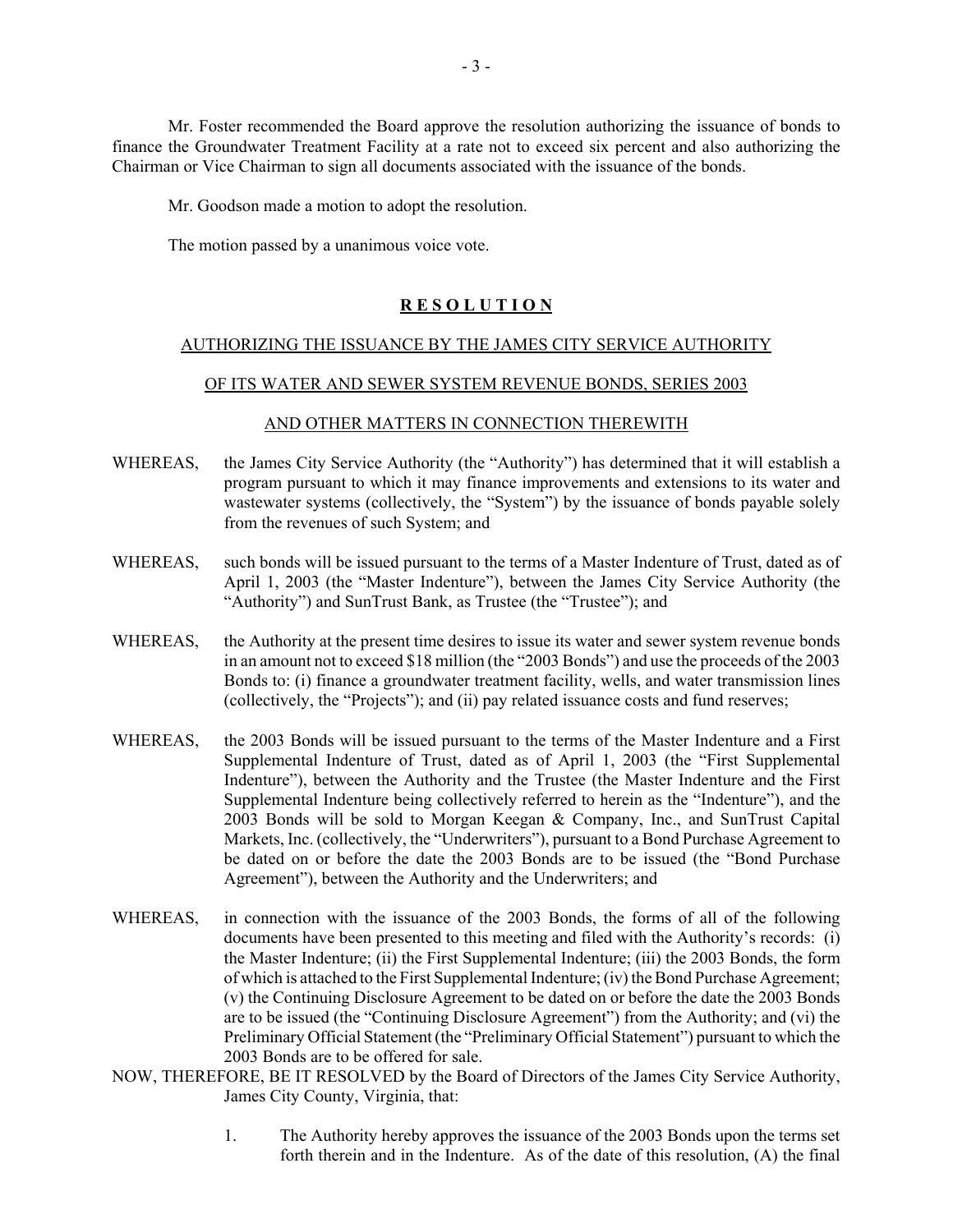principal amount of the 2003 Bonds, including the principal amount of each maturity and of each mandatory sinking fund redemption payment, has not been determined; (B) the Underwriters have not proposed the final interest rates to be payable on the 2003 Bonds; (C) the Underwriters and the Authority have not agreed upon the final price at which the Authority will sell the 2003 Bonds to the Underwriters; and (D) the optional redemption provisions have not been established. The Chairman and Vice Chairman of the Authority, either of whom may act, are each hereby authorized to approve; (i) the final principal amount of the 2003 Bonds, including the final principal amount of each maturity and of each mandatory sinking fund redemption payment, so long as the aggregate principal amount of the 2003 Bonds does not exceed \$18 million and the weighted average maturity of the 2003 Bonds does not exceed twenty-five (25) years; (ii) the actual interest rates to be payable on the 2003 Bonds, so long as the true interest cost of the 2003 Bonds does not exceed six percent (6%) per year; (iii) the final sales price of the 2003 Bonds to the Underwriters (exclusive of original issue discount or premium), so long as the final sales price shall not be less than ninety-eight percent (98%) of the aggregate principal amount of the 2003 Bonds, plus accrued interest to the date of issuance; and (iv) the optional redemption provisions, so long as optional redemptions of the 2003 Bonds will be permitted after ten and one half years (or such shorter period as is determined to be advisable in the pricing of the 2003 Bonds) and at a declining redemption premium (if any) thereafter not in excess of two percent (2%). Such approvals shall be conclusively evidenced by the execution and delivery of the First Supplemental Indenture by the Chairman or Vice Chairman.

- 2. The Indenture, the Bond Purchase Agreement and the Continuing Disclosure Agreement (collectively, the "Bond Documents") and the 2003 Bonds are hereby approved in substantially the forms submitted to this meeting, with such changes, insertions or omissions (including, without limitation, changes of the dates thereof and changes necessary to reflect the final terms of the 2003 Bonds, as described in Paragraph 1 above), as may be approved by the Chairman or the Vice Chairman of the Authority, whose approval shall be evidenced conclusively by the execution and delivery of each such document. The execution, delivery, and performance by the Authority of the Bond Documents are authorized and directed.
- 3. The execution of the 2003 Bonds and their delivery against payment, therefor, the amount of such payment to be disbursed in accordance with the terms of the First Supplemental Indenture, are authorized and directed.
- 4. The Chairman and the Vice Chairman of the Authority, either of whom may act, are each authorized and directed to execute and deliver on behalf of the Authority the 2003 Bonds and the Bond Documents and, if required, the Secretary is authorized and directed to countersign and affix the Authority's seal to the 2003 Bonds and the Bond Documents on behalf of the Authority. The signatures of the Chairman or Vice Chairman and the Secretary on the 2003 Bonds may be by facsimile.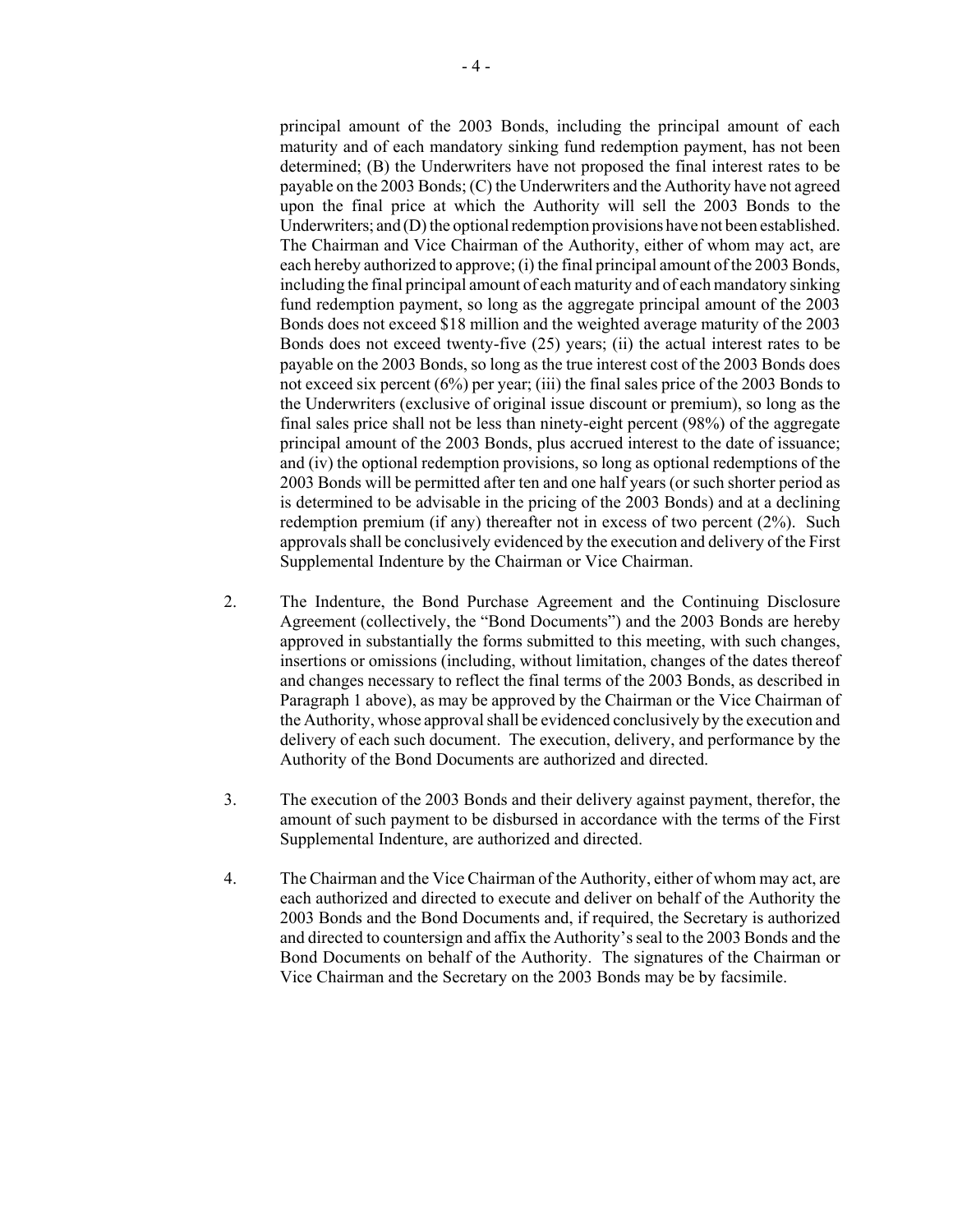- 5. The Chairman, Vice Chairman, General Manager, and any other officials of the Authority as may be requested are authorized and directed to execute and deliver on behalf of the Authority such instruments, documents, or certificates, including without limitation Internal Revenue Service Form 8038-G, a Letter of Representations to The Depository Trust Company, a non-arbitrage certificate and documents related to any bond insurance, and to do and perform such things and acts, as they shall deem necessary or appropriate to carry out the transactions authorized by this Resolution or contemplated by the 2003 Bonds, the Bond Documents or such instruments, documents or certificates. All of the foregoing previously done or performed by such officials of the Authority are in all respects confirmed, ratified, and approved.
- 6. The Authority determines that the issuance of the 2003 Bonds is in accordance with the terms of the Indenture, and all actions of the Authority contemplated thereunder will be in the furtherance of the purposes of the Virginia Water and Waste Authorities Act, Chapter 51, Title 15.2 of the Code of Virginia of 1950, as amended (the "Act").
- 7. The Preliminary Official Statement is hereby approved in substantially the form submitted to this meeting, with such changes, insertions, or omissions as may be approved by officials of the Authority. The Chairman and the Vice Chairman of the Authority, either of whom may act, are each hereby authorized to deem the Preliminary Official Statement to be final, within the meaning of Rule 15c2-12 of the Securities and Exchange Commission, except for the omission of certain pricing and other information allowed to be omitted pursuant to such Rule 15c2-12. The use and distribution of the Preliminary Official Statement by the Underwriters in the issuance and sale of the 2003 Bonds are hereby authorized.

The officials and staff of the Authority are hereby authorized and directed to assist with the preparation of a final Official Statement, appropriately dated, in the form of the Preliminary Official Statement, with appropriate completions, insertions, omissions, and changes as shall be necessary to accurately describe the Authority the 2003 Bonds, the security therefor, the Bond Documents and the Projects. The Chairman and the Vice Chairman of the Authority, either of whom may act, are each authorized and directed to execute and deliver the final Official Statement on behalf of the Authority. The use and distribution by the Underwriters of such final Official Statement are hereby approved.

- 8. The Authority hereby approves the commitment of Financial Security Assurance, Inc. (the "Commitment"), to provide its municipal bond insurance policy to secure the 2003 Bonds. The execution and delivery of the Commitment by the Chairman, Vice Chairman, and General Manager, any of whom may act, are hereby authorized. Any amendments to the Bond Documents and 2003 Bonds that are required by the Commitment are also hereby authorized.
- 9. SunTrust Bank is hereby selected to act as trustee under the Master Indenture and the First Supplemental Indenture.
- 10. The Authority has previously adopted a Reimbursement Resolution in connection with the financing of the Projects. The Authority hereby amends the maximum principal amount of the Indebtedness as defined and set forth in such Reimbursement Resolution from \$9.5 million to \$18 million. The Reimbursement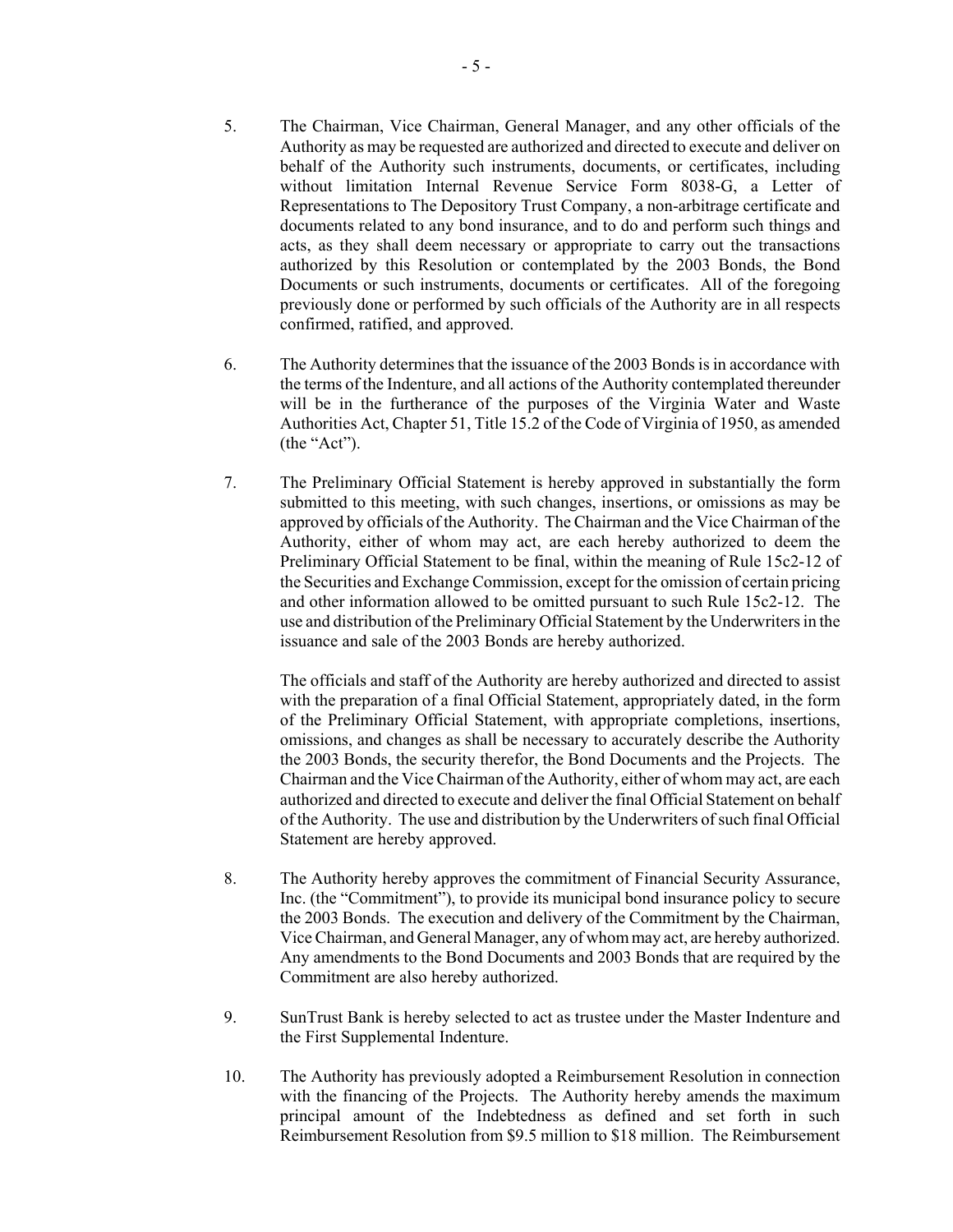Resolution, except as modified by the preceding sentence, remains in full force and effect, and is ratified and confirmed hereby.

- 11. All other actions hereafter taken by the officials or agents of the Authority that are in conformity with the purposes and intent of this Resolution and in furtherance of the issuance and sale of the 2003 Bonds and the undertaking of the Projects are hereby confirmed, ratified, and approved.
- 12. This resolution shall take effect immediately upon its adoption.

# **E. BOARD REQUESTS AND DIRECTIVES**

Mr. Kennedy thanked Mr. Foster for the call-in program regarding the Outdoor Watering Regulations.

Mr. Foster recommended that the Board recess until 7 p.m. on April 10, 2003, for a Budget Work Session.

# **F. RECESS**

At 9:32 p.m. Mr. Brown recessed the Board until 7 p.m. on April 10, 2003.

Sanford B. Wanner Secretary to the Board

 $\overline{a}$ 

040803bd.min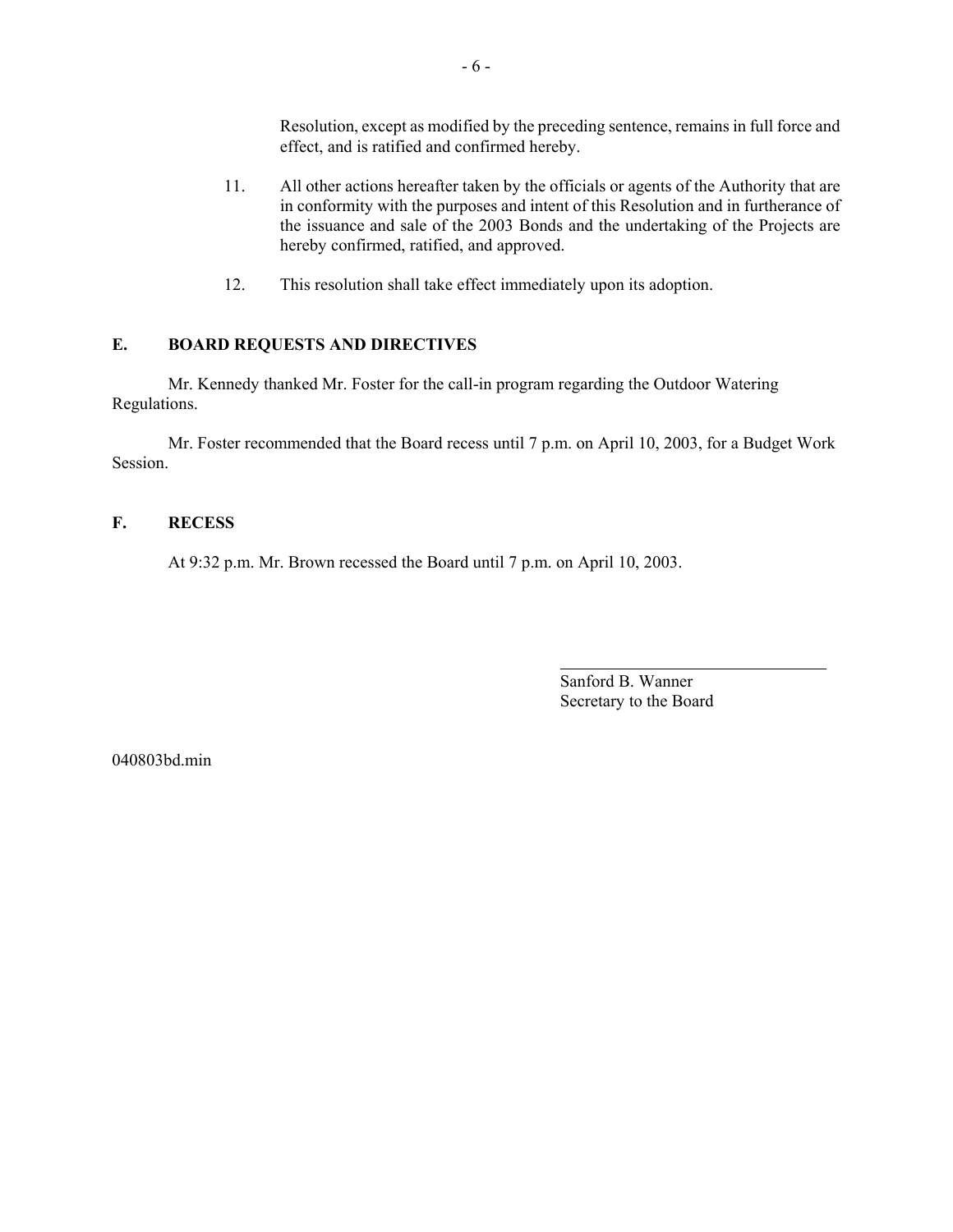# **M E M O R A N D U M**

| DATE:           | April 22, 2003                                                 |
|-----------------|----------------------------------------------------------------|
| TO <sup>.</sup> | The Board of Directors                                         |
| FROM:           | Larry M. Foster, General Manager, James City Service Authority |
| SUBJECT:        | Award of Bid - Jamestown Road Water Improvements               |

l

The plans and specifications for improvements to the water system, which includes the installation of a waterline along Route 5 and the construction of two pressure-reducing facilities have been publicly advertised and competitively bid. The waterline is an integral part of the Groundwater Treatment Facility project. The pressure- reducing facilities will monitor and maintain consistent water system pressure in the Route 5 and Jamestown Road corridor. Eight firms submitted bids on the project ranging from \$872,298 to \$1,973,318. The results of the bid are as follows:

| Firm Name                 | <b>Bid Amount</b> |
|---------------------------|-------------------|
| Walter C. Via, Inc.       | \$872,298.00      |
| W. R. Hall Contractors    | 989,483.75        |
| J. Sanders, Inc.          | 1,117,750.00      |
| <b>Basic Construction</b> | 1,132,588.00      |
| George Nice and Sons      | 1,219,118.00      |
| T. A. Sheets              | 1,285,060.00      |
| Suburban Grading          | 1,374,066.00      |
| Peters and White          | 1,973,318.00      |
|                           |                   |

The low bid submitted by Walter C. Via, Inc., was subsequently withdrawn due to a calculation error. The next low bid submitted by W. R. Hall Contractors was close to the design engineer's estimate of \$975,000. Funds are available in the Capital Improvement Plan budget. A review of references and past experience indicates the firm is capable of performing the work associated with the project.

Staff recommends that the Board approve the attached resolution awarding the Jamestown Road Water Improvements to W. R. Hall Contractors for a contract amount of \$989,483.75.

Larry M. Foster

 $\mathcal{L}_\text{max}$ 

LMF/gs jamesrdwtr.mem

Attachment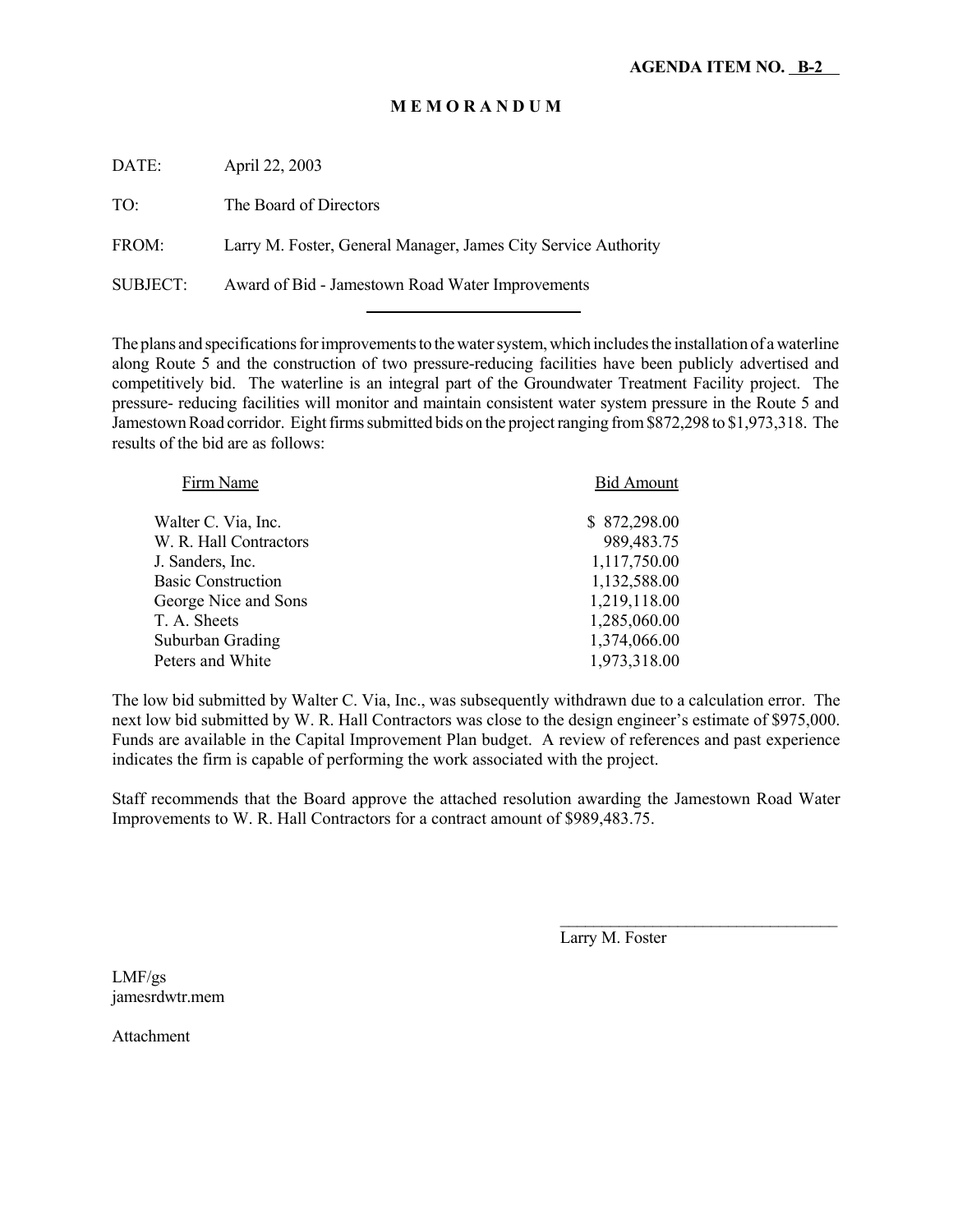# **R E S O L U T I O N**

#### AWARD OF BID - JAMESTOWN ROAD WATER IMPROVEMENTS

- WHEREAS, the plans and specifications have been advertised and competitively bid for the Jamestown Road Water Improvements project; and
- WHEREAS, eight firms submitted bids, with W.R. Hall Contractors submitting the lowest responsive bid of \$989,483.75; and
- WHEREAS, the bid is within budget, funds are available, and W.R. Hall Contractors has been determined capable of performing the work associated with the project.
- NOW, THEREFORE, BE IT RESOLVED that the Board of Directors of the James City Service Authority, James City County, Virginia, hereby awards the contract for the Jamestown Road Water Improvements to W. R. Hall Contractors for a contract amount of \$989,483.75.

Michael J. Brown Chairman, Board of Directors

 $\mathcal{L}_\text{max}$ 

ATTEST:

Sanford B. Wanner Secretary to the Board

 $\mathcal{L}_\text{max}$  , where  $\mathcal{L}_\text{max}$  is the set of the set of the set of the set of the set of the set of the set of the set of the set of the set of the set of the set of the set of the set of the set of the set of the se

Adopted by the Board of Directors of the James City Service Authority, James City County, Virginia, this 22nd day of April, 2003.

jamesrdwtr.res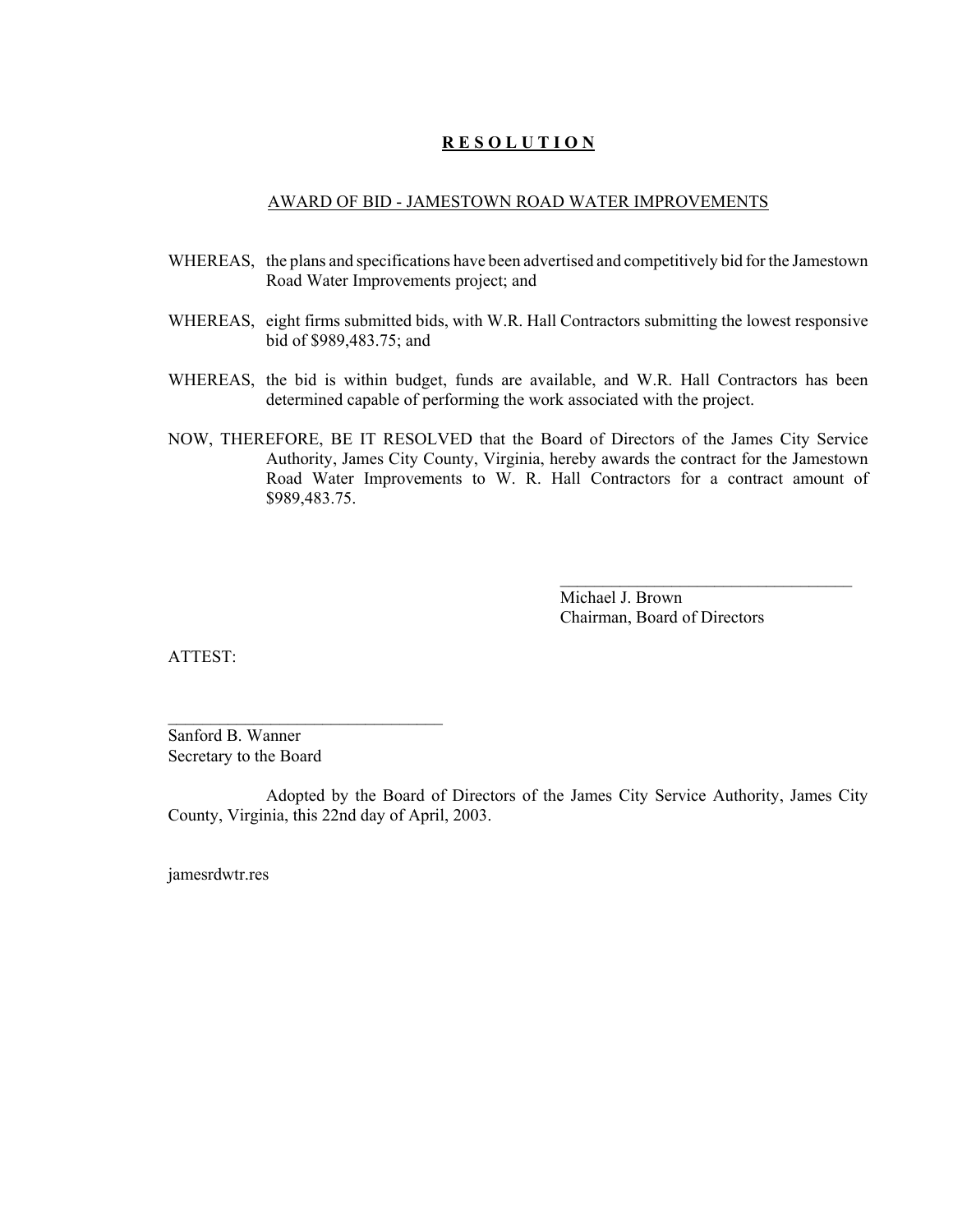# **M E M O R A N D U M**

DATE: April 22, 2003

TO: The Board of Directors

FROM: Robert H. Smith, Assistant Manager, James City Service Authority

l

SUBJECT: Changes to the Regulations Governing Utility Service - Retail Service Charges

The attached resolution approves changes to the "Regulations Governing Utility Service." A public hearing was held by the Board on April 8, 2003, on proposed changes to the water rate structure as well as a sewer rate increase for FY 04. The projected sewer rate increase remains necessary to generate the required revenues to meet expenditures in FY 04. The last rate increase was made to the sewer rate on July 1, 1995.

The Board also requested that staff review the water block rate structure while maintaining a revenue neutral position. The revision was requested to widen the consumption range in the 2nd block. The proposed water rate structure range and corresponding rates have been adjusted to reflect a revenue neutral position as indicated below. The last change made to the water rate structure was on October 1, 2000, which was also revenue neutral.

The attached changes do the following:

## 1. Residential Water Retail Service Rate (Inverted-Block Rate):

|                                                                                            | Current Rate                                                | Proposed Rate                                               |
|--------------------------------------------------------------------------------------------|-------------------------------------------------------------|-------------------------------------------------------------|
| 1st Block<br>Less than $15,000$ gallons per quarter                                        | \$2.30 per $1,000$ gallons<br>$$1.72$ per 100 cubic feet)   | No Change                                                   |
| 2nd Block<br>More than 15,000 gallons but less than<br>$25,000$ 30,000 gallons per quarter | \$2.60 per $1,000$ gallons<br>$($1.945$ per 100 cubic feet) | No Change                                                   |
| 3rd Block<br>More than $25,000$ 30,000 gallons per<br>quarter                              | \$6.00 per $1,000$ gallons<br>$(\$4.49$ per 100 cubic feet) | \$7.45 per $1,000$ gallons<br>$(\$5.57$ per 100 cubic feet) |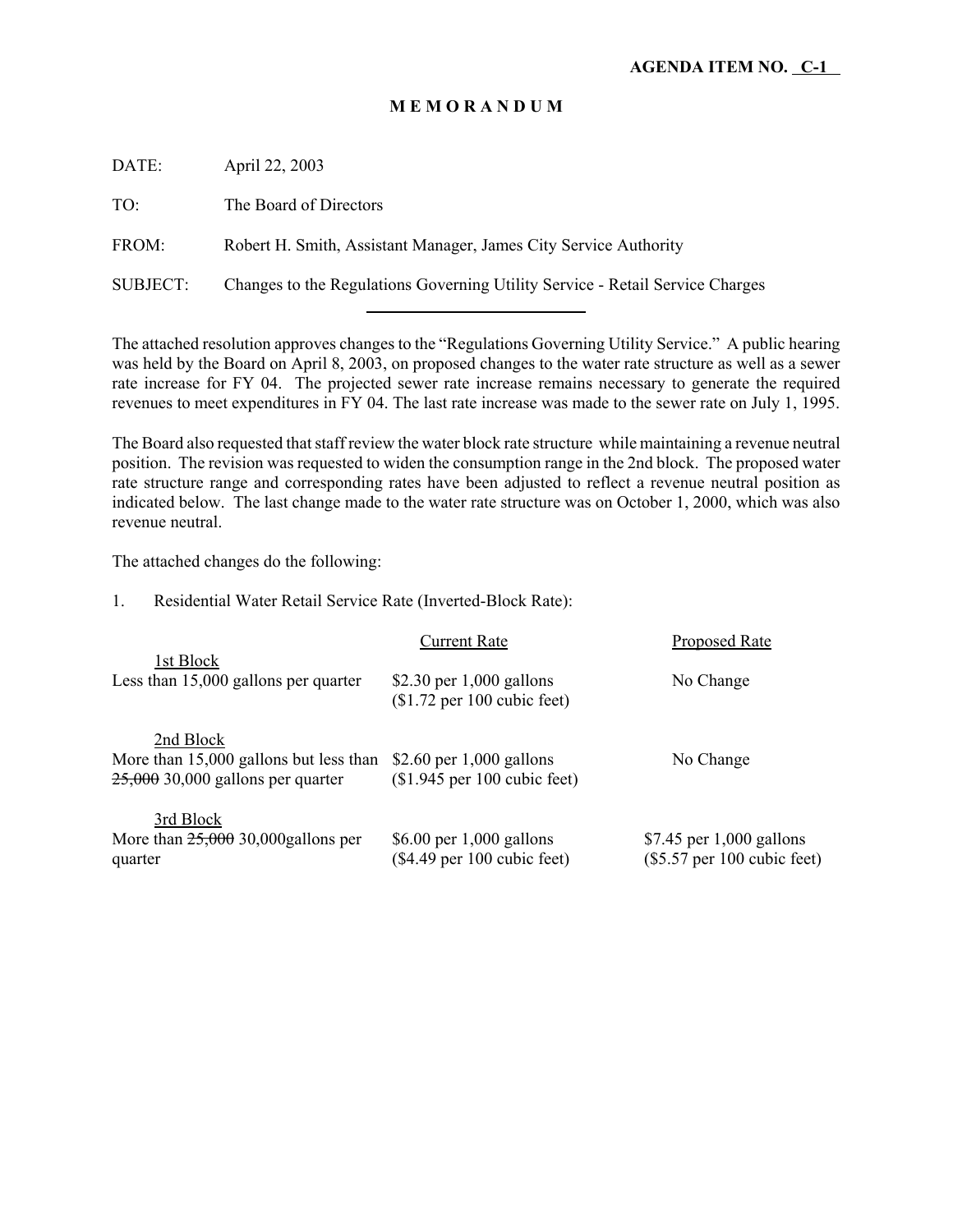Changes to the Regulations Governing Utility Service - Retail Service Charges April 22, 2003 Page 2

2. Nonresidential Water Retail Service Rate:

|                            | <b>Current Rate</b>                                         | Proposed Rate                                              |
|----------------------------|-------------------------------------------------------------|------------------------------------------------------------|
| <b>Flat Rate</b>           | \$2.60 per $1,000$ gallons<br>$($1.945$ per 100 cubic feet) | No Change                                                  |
| Sewer Retail Service Rate: |                                                             |                                                            |
| <b>Flat Rate</b>           | \$2.30 per $1,000$ gallons<br>$$1.72$ per 100 cubic feet)   | \$2.50 per $1,000$ gallons<br>$($1.87$ per 100 cubic feet) |

Attached is a resolution adopting the proposed changes, which would become effective July 1, 2003. Staff recommends adoption of the proposed resolution.

Robert H. Smith

 $\mathcal{L}_\text{max}$ 

CONCUR:

Larry M. Foster

RHS/gs rates04change.mem

Attachments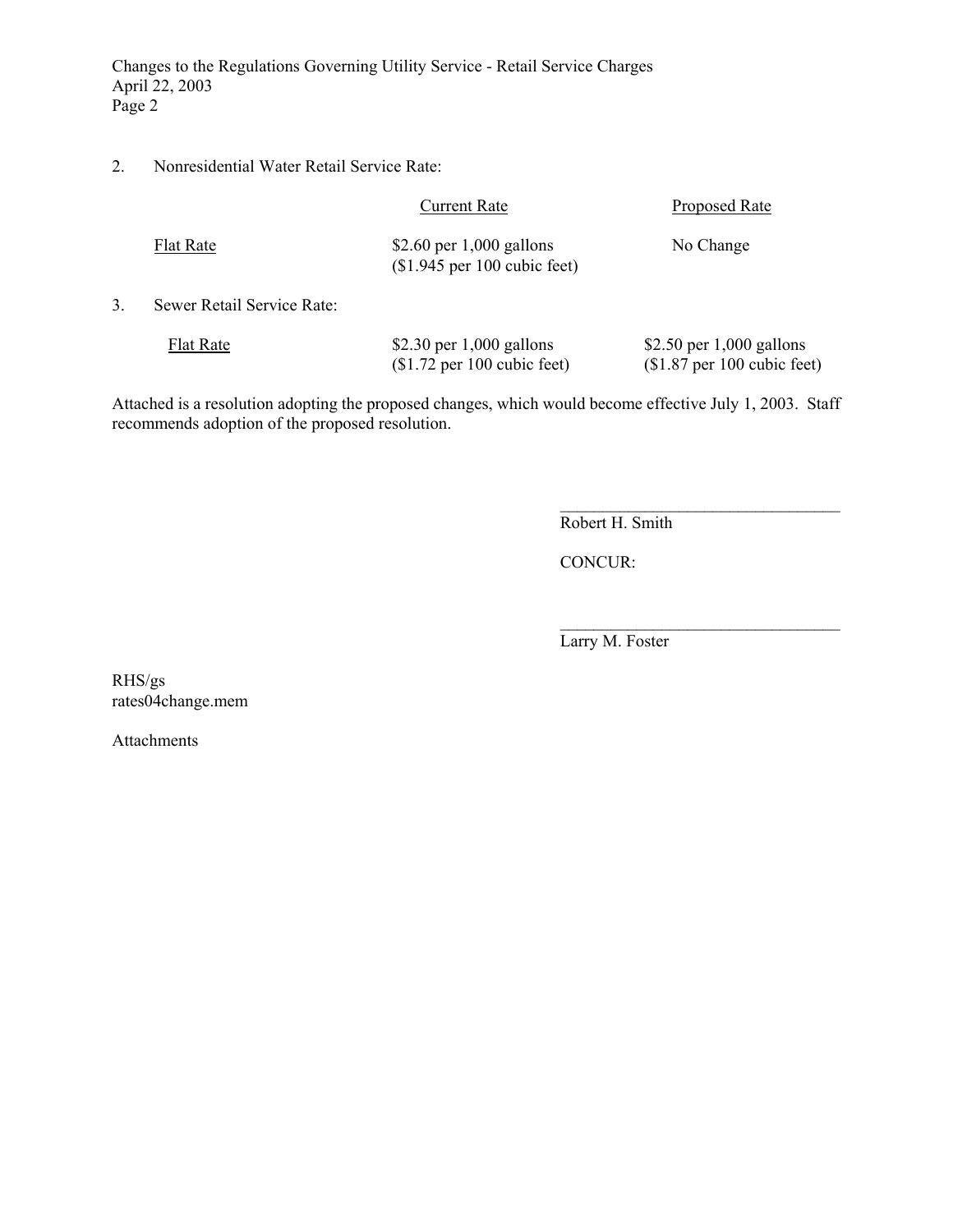# **R E S O L U T I O N**

# CHANGES TO THE REGULATIONS GOVERNING

# UTILITY SERVICE - RETAIL SERVICE CHARGES

- WHEREAS, the Board of Directors of the James City Service Authority set a Public Hearing on April 8, 2003, for proposed changes to the Regulations Governing Utility Service.
- NOW, THEREFORE, BE IT RESOLVED by the Board of Directors of the James City Service Authority, James City County, Virginia, hereby adopts changes to the rates, fees, and charges which are summarized below to be effective for all bills mailed on or after July 1, 2003.
	- 1. Residential Water Retail Service Rate (Inverted-Block Rate):

|    | 1st Block<br>Less than 15,000 gallons<br>per quarter                                   | \$2.30 per $1,000$ gallons<br>$($1.72$ per 100 cubic feet)  |
|----|----------------------------------------------------------------------------------------|-------------------------------------------------------------|
|    | 2nd Block<br>More than $15,000$ gallons<br>but less than 30,000<br>gallons per quarter | \$2.60 per $1,000$ gallons<br>$($1.945$ per 100 cubic feet) |
|    | 3rd Block<br>More than 30,000<br>gallons per quarter                                   | \$7.45 per 1,000 gallons<br>$(\$5.57$ per 100 cubic feet)   |
| 2. | Nonresidential Water Retail Service Rate:                                              |                                                             |
|    | <b>Flat Rate</b>                                                                       | \$2.60 per $1,000$ gallons<br>$($1.945$ per 100 cubic feet) |
| 3. | Sewer Retail Service Rate:                                                             |                                                             |
|    | Flat Rate                                                                              | \$2.50 per $1,000$ gallons<br>$($1.87$ per 100 cubic feet)  |

BE IT FURTHER RESOLVED, that the complete proposed amendments be made part of this resolution.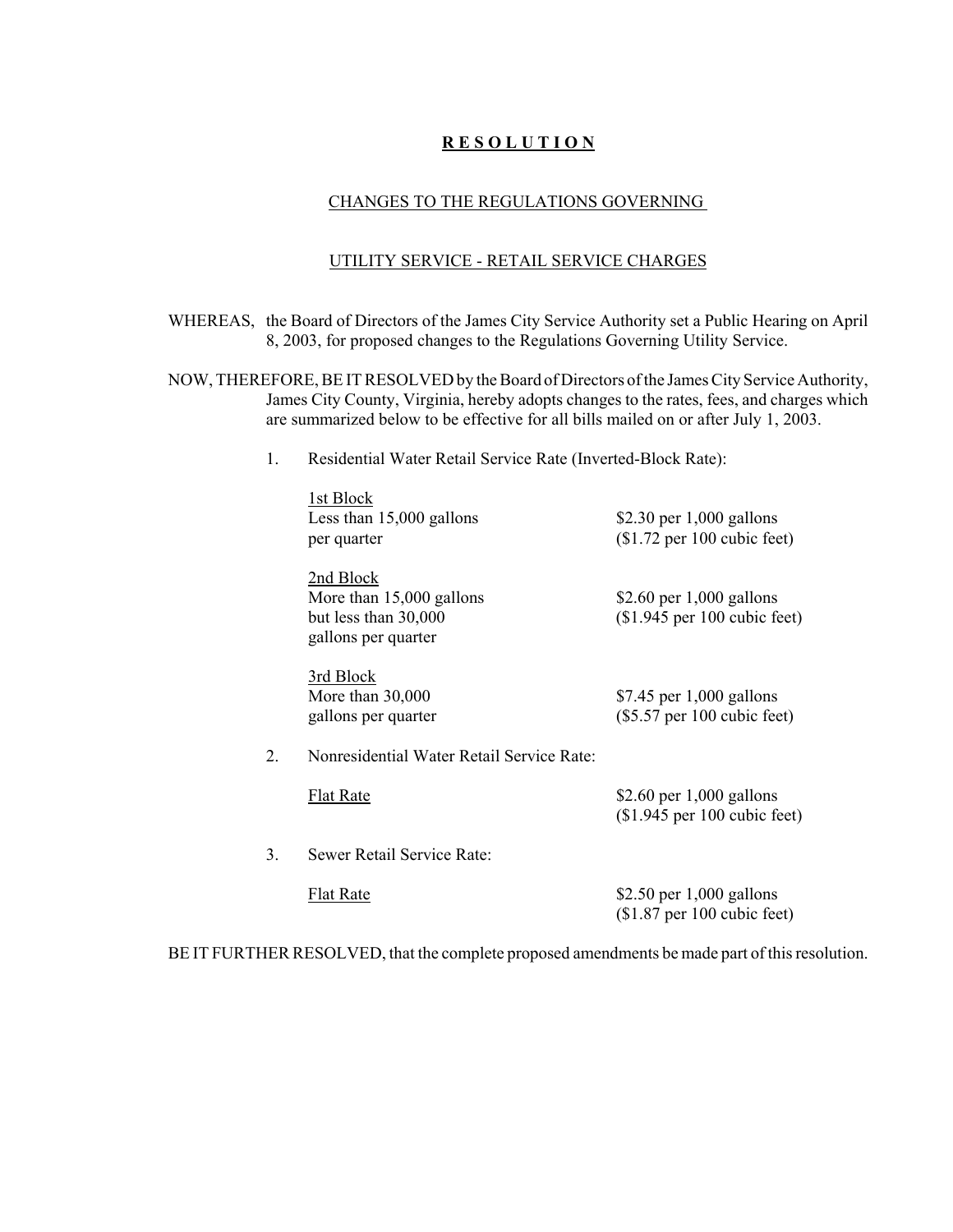Michael J. Brown Chairman, Board of Directors

ATTEST:

Sanford B. Wanner Secretary to the Board

 $\mathcal{L}_\text{max}$ 

Adopted by the Board of Directors of the James City Service Authority, James City County, Virginia, this 22nd day of April, 2003.

rates04change.res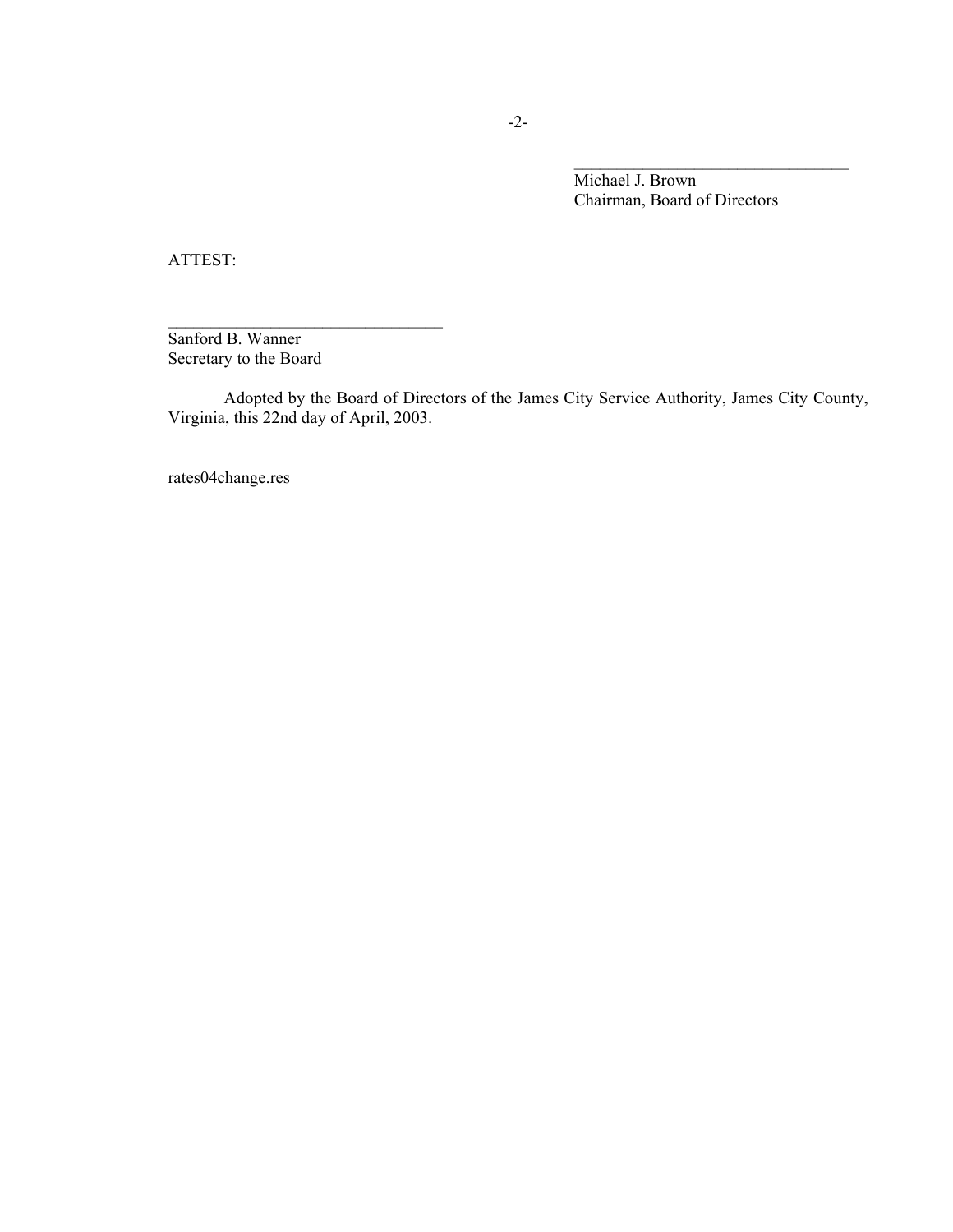| Volume                                   | Collection |
|------------------------------------------|------------|
| Per $1,000$ gallons of<br>water consumed | \$2,302,50 |
| Per 100 cubic feet of<br>water consumed  | \$1.721.87 |

Metered water usage shall be reduced by a metered reading from a landscaping meter or similar device if the landscaping meter or device is registered with the Authority.

A copy of the deduction meter reading must be received by the Authority 20 days prior to the end of each billing period. Regardless of the length of time, submeter reading adjustments will only be allowed up to the consumption in the current billing period.

# (b) Unmetered water source.

Where no meter exists or where meter readings are not made available by the water supplier to the Authority, then the following estimated charges shall be assessed:

| \$42.00<br>42.00<br>37.25<br>37.25 |
|------------------------------------|
|                                    |
|                                    |
|                                    |
|                                    |
| 4.25                               |
| 2.65                               |
| 18.55                              |
| 186.70                             |
| 11.10                              |
| 55.85                              |
| 7.45                               |
| 46.50                              |
| 49.95                              |
| 16.25                              |
| 64.25                              |
| 4.95                               |
| 55.85                              |
| 18.55                              |
| 55.85                              |
| 40.65                              |
| 40.65                              |
| 40.65                              |
|                                    |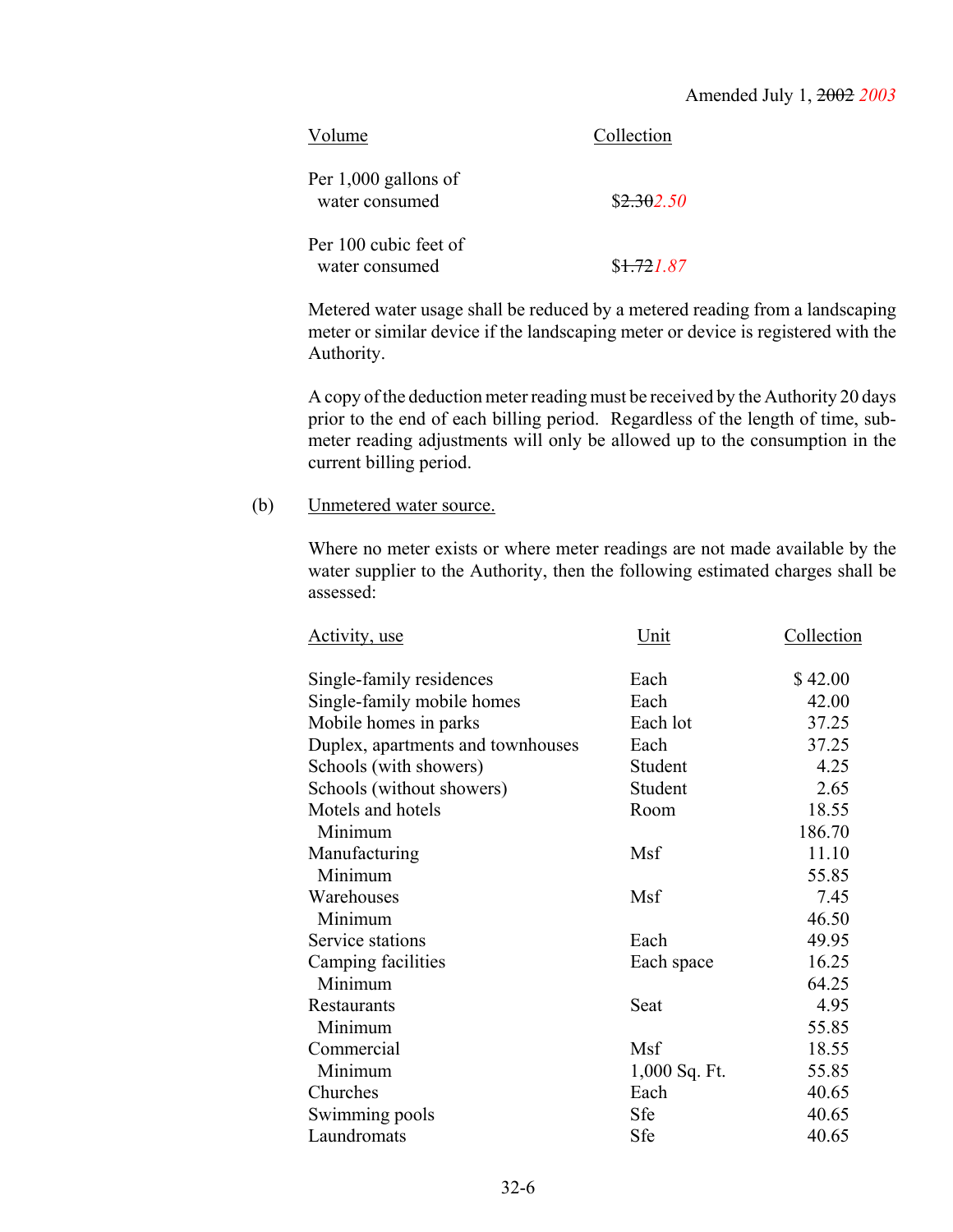Others to be established when needed.

The purpose of the retail service charge is to defray all other costs of providing wastewater collection for domestic, commercial and industrial uses including replacement, renewals, extensions; and repayment of money borrowed to acquire or construct the wastewater collection and transmission system.

- C. Water charges.
	- 1. System facilities charge. A system facilities charge for water service to be furnished through each new separate service connection which is to be made to a public water main, regardless of who may have paid for the installation of the public water main to which the connection is to be made, shall be paid by each applicant for service prior to the installation of the water service connection, as follows:

Commercial, industrial, institutional, multifamily residential and single-family residential:

| Meter size         |        | Meter size                 |          |
|--------------------|--------|----------------------------|----------|
| (inches)           | Charge | (inches)                   | Charge   |
| 5/8 Residential    | \$     | 300 per Bathroom fixture 3 | \$24,000 |
| 5/8 Nonresidential | 2,500  | 4                          | 37,500   |
| 3/4                | 3,500  | 6                          | 75,000   |
|                    | 4,000  |                            |          |
| $1 - 1/2$          | 7,500  |                            |          |
| 2                  | 12,000 |                            |          |

**The purpose of this charge is to defray in part the cost of providing major supply, transmission main, booster pumping and distribution storage facilities.** The charge shall be paid prior to the issuance of a plumbing permit from Code Compliance.

2. Local facilities charge. A local facilities charge of \$1,300.00 for each separate connection to an existing water main shall be paid by each applicant who desires to secure water service therefrom, which charge shall be paid prior to the approval of the application for service; provided, however, in any instance where satisfactory evidence shows that an applicant for a connection has paid the cost of installation of the local facility to which the connection is to be made, either by installing the local facility at his expense and then conveying the same to the Authority (or its predecessors) or by reimbursing the Authority (or its predecessors) for the cost of such local facility, the local facilities charge shall be waived. Additionally, where the Authority did not install or have a rebate agreement, the local facilities charge shall also be waived.

The purpose of this charge is to defray in part the cost of installing mains, valves and fire hydrants which are necessary to provide water service to abutting properties and which have been provided at the expense of the Authority or persons, firms or corporations other than the applicant. The charge shall be paid prior to the issuance of a plumbing permit from Code Compliance.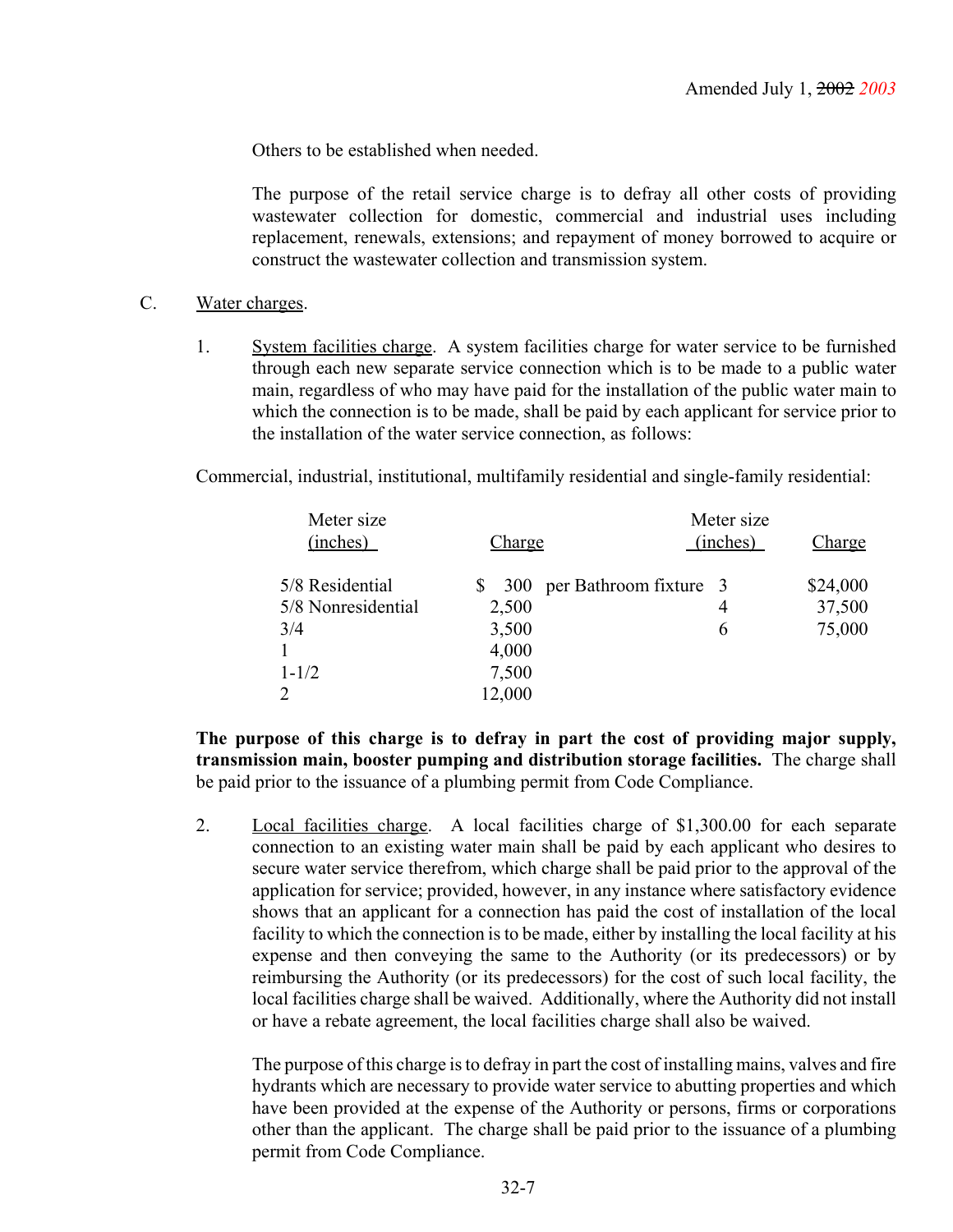3. Service connection charge. A service connection charge shall be paid by each applicant for each new service connection and meter installation prior to the approval of the application, as follows:

| Installation of connection by | Charge                                     |
|-------------------------------|--------------------------------------------|
| Developer, applicant          | \$10 per meter inspection fee              |
| Authority                     | Actual cost times 1.25, including overhead |

# **The purpose of this charge is to defray the cost of installation or inspection of a service connection from the water main in the street to the curb or property line and the installation of a meter either at the curb or property line or within the premises.**

The service connection charge shall be waived provided the applicant has paid a local facilities charge and the water service line is not greater than 2 inches in diameter. In the event that the service connection charge is not waived, the local facilities charge will be applied against the service connection charge.

4. Retail service charge. Water service shall be based upon a commodity charge for all consumption, as follows:

| Residential:       | Volume                                                                 | Charge                                                                |
|--------------------|------------------------------------------------------------------------|-----------------------------------------------------------------------|
| <b>First Block</b> | Less than 15,000 gallons per Quarter                                   | \$2.30 per $1,000$ gallons<br>$($1.72$ per 100 cubic feet)            |
| Second Block       | The next $10,000$ gallons up to<br>$25,000$ 30,000 gallons per Quarter | \$2.60 per $1,000$ gallons<br>$$1.945$ per 100 cubic feet)            |
| <b>Third Block</b> | More than $25,00030,000$ gallons per<br>Quarter                        | $$6.007.45$ per 1,000 gallons<br>$(\$4.495.57$ per 100 cubic<br>feet) |
| Nonresidential:    | Volume                                                                 | <b>Charge</b>                                                         |
|                    | Per 1,000 gallons<br>Per 100 cubic feet                                | \$2.60<br>\$1.94                                                      |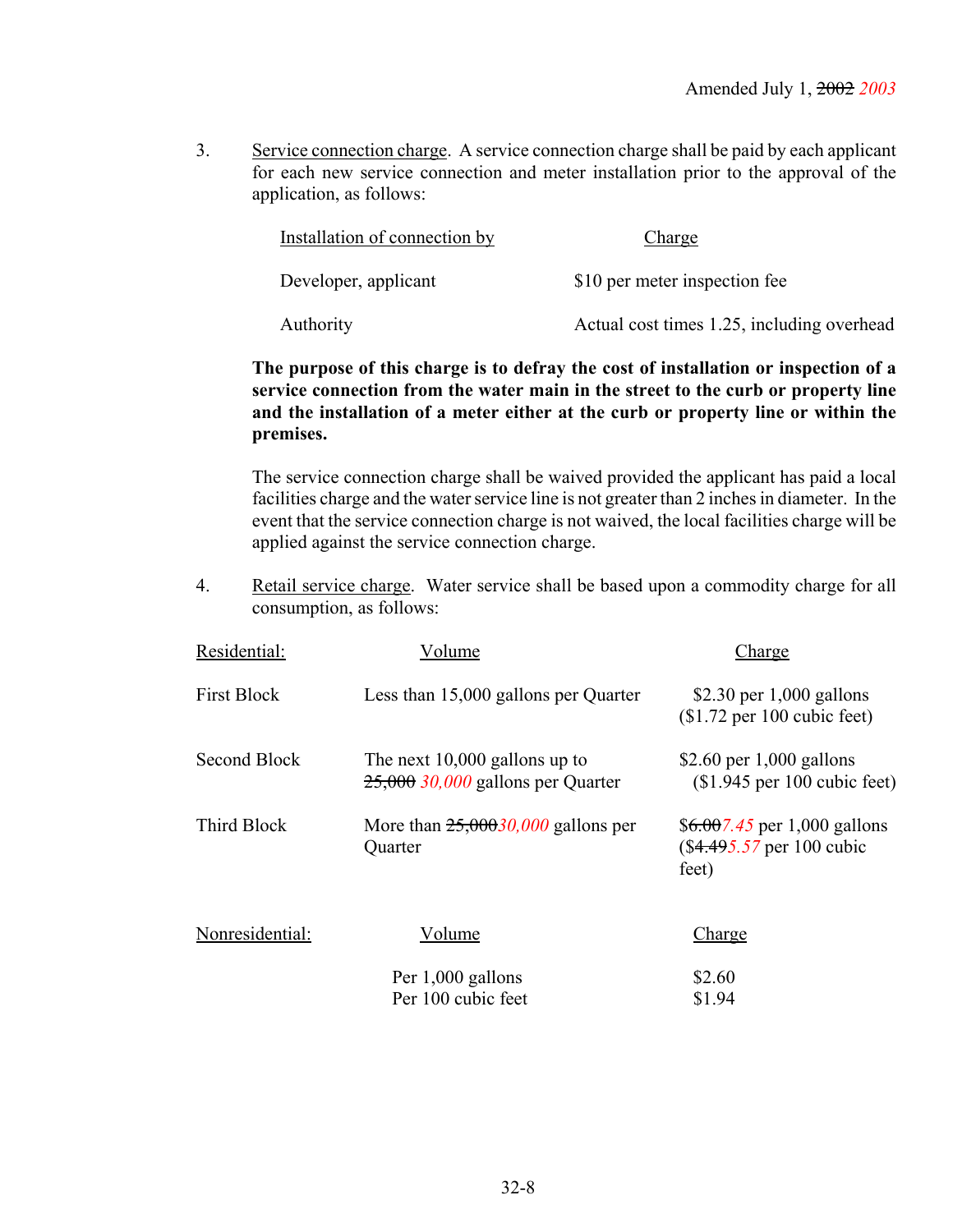# **M E M O R A N D U M**

DATE: April 22, 2003

TO: The Board of Directors

FROM: Robert H. Smith, Assistant Manager, James City Service Authority

l

SUBJECT: Change to the Regulations Governing Utility Service - Site Plan Reviews

The attached resolution authorizes a change to the "Regulations Governing Utility Service." The Board adopted a corresponding change on April 23, 2002, to charge \$1,500 for each Wastewater Pumping Station and Well Facility under Subdivision Plan Review submittals. The fee is to offset the James City Service Authority (JCSA) costs for reviewing plans of developer-driven facilities such as sewerage pump stations. This fee should have been included under Site Plan Review submittals but was inadvertently left out of the proposed change.

The attached change proposes to add the Wastewater Pumping Station and Well Facility fee of \$1,500 each to the Plan Review Fee Schedule under Site Plan Reviews.

Staff recommends approval of the attached resolution.

Robert H. Smith

 $\mathcal{L}_\text{max}$ 

 $\mathcal{L}_\text{max}$ 

CONCUR:

Larry M. Foster

RHS/gb change03.mem

Attachment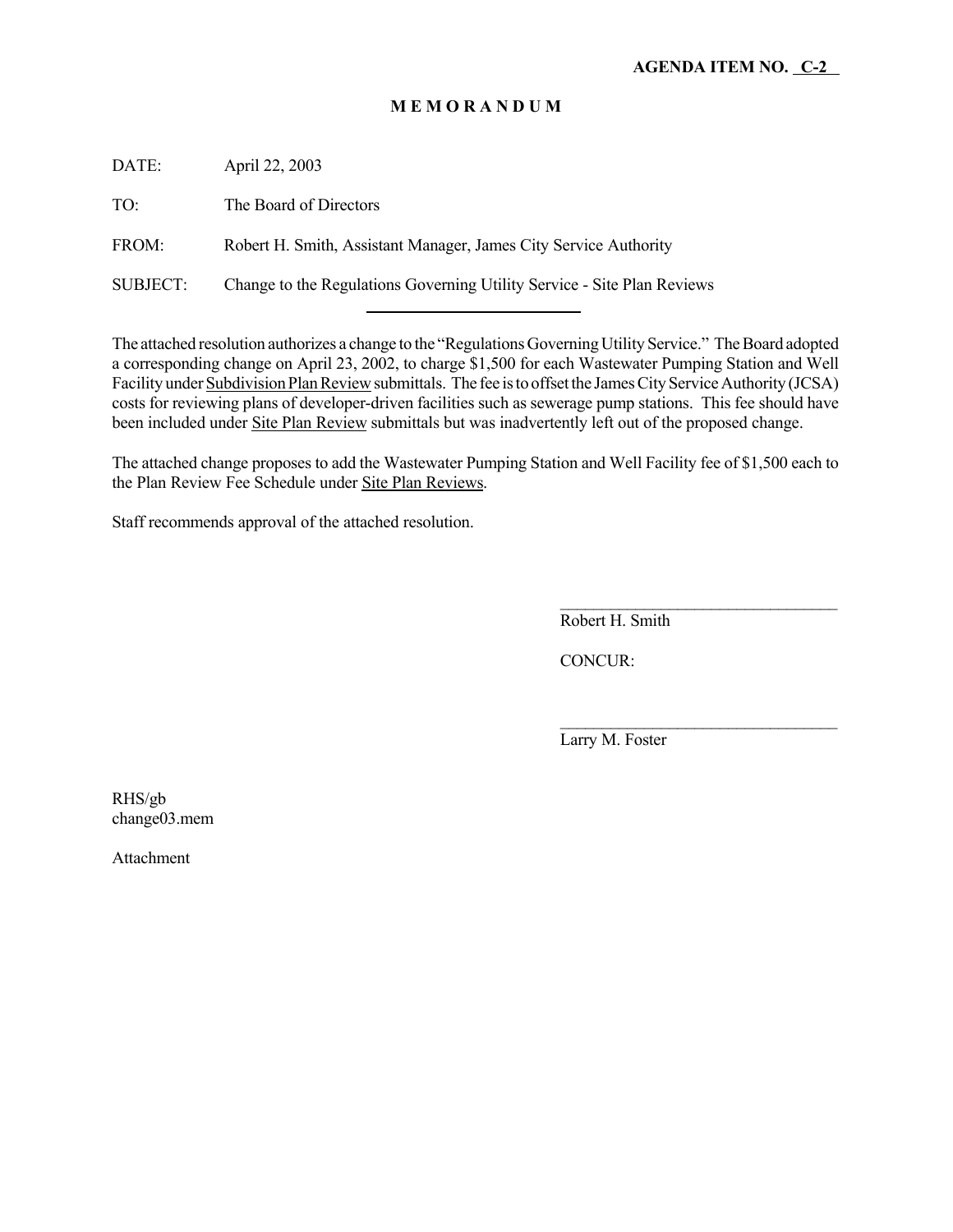# **R E S O L U T I O N**

# CHANGE TO THE REGULATIONS GOVERNING

## UTILITY SERVICE - SITE PLAN REVIEWS

- WHEREAS, the James City Service Authority staff has identified the need to add a Wastewater Pump Station and Well Facility fee of \$1,500 each for Site Plan Reviews to the Regulations Governing Utility Service; and
- WHEREAS, a corresponding Wastewater Pump Station and Well Facility fee of \$1,500 each was adopted under Subdivision Plan Reviews on April 23, 2002.
- NOW, THEREFORE, BE IT RESOLVED that the Board of Directors of the James City Service Authority, James City County, Virginia, hereby adopts the change which is summarized below to become effective May 1, 2003.

Set the Plan Review Fee Schedule as follows:

Site Plans

Facility Plan Reviews

| <b>Wastewater Pumping Station</b> | \$1,500 |
|-----------------------------------|---------|
| Well Facility                     | \$1,500 |

BE IT FURTHER RESOLVED, that the complete proposed amendments be made part of this resolution.

Michael J. Brown Chairman, Board of Directors

ATTEST:

Sanford B. Wanner Secretary to the Board

 $\mathcal{L}_\text{max}$ 

Adopted by the Board of Directors of the James City Service Authority, James City County, Virginia, this 22nd day of April, 2003.

change03.res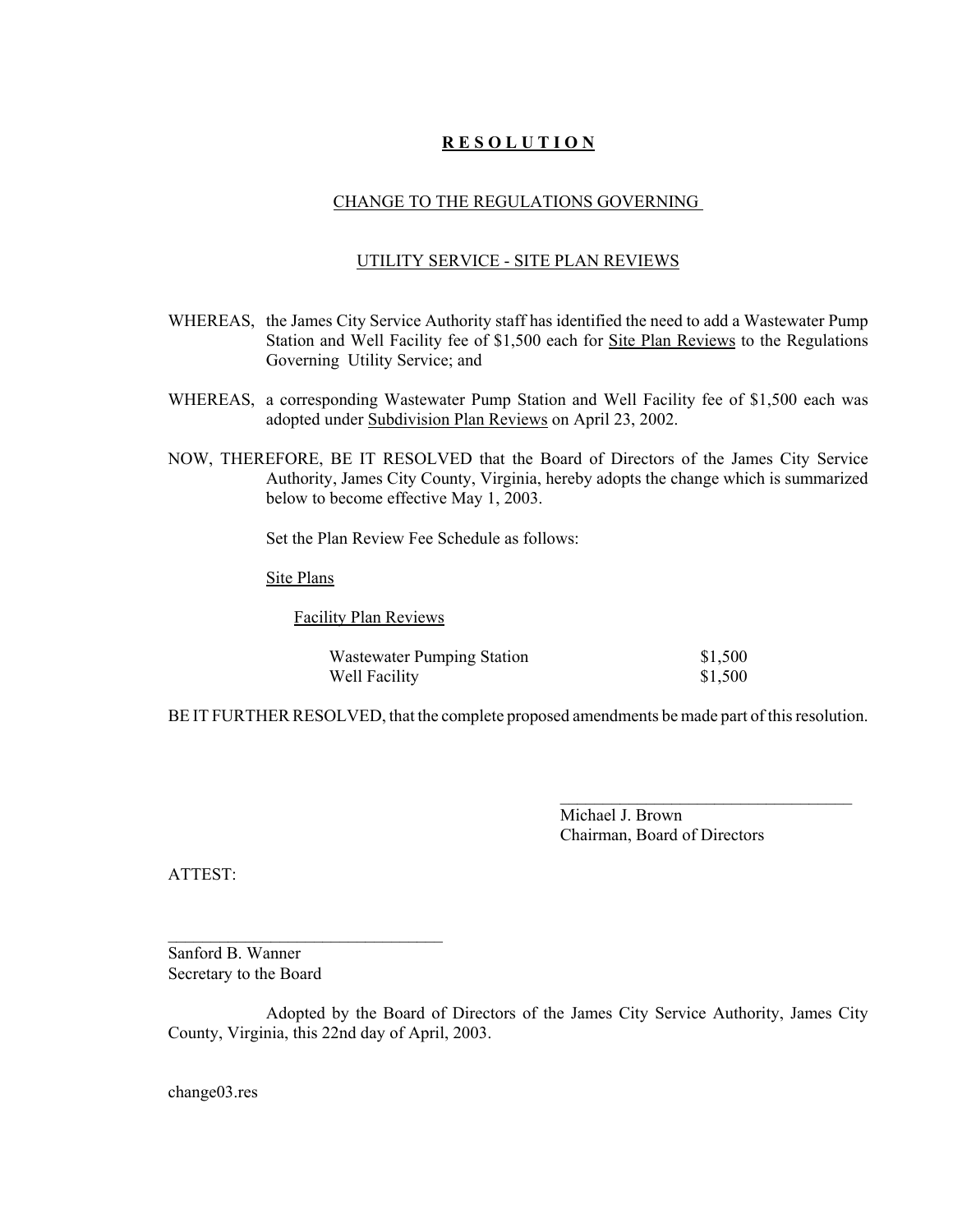# **M E M O R A N D U M**

DATE: April 22, 2003

TO: The Board of Directors

FROM: Robert H. Smith, Assistant Manager, James City Service Authority

SUBJECT: Resolution of Appropriation - James City Service Authority - FY 04

l

Subject to any changes at the Budget Work Session held on April 16, 2003, attached for your consideration and adoption is the resolution for the FY 04 appropriations for the James City Service Authority:

> Water Fund Sewer Fund Administration Fund Capital Improvement Program

Staff recommends adoption of the attached resolution.

Robert H. Smith

 $\mathcal{L}_\text{max}$ 

 $\mathcal{L}_\text{max}$ 

CONCUR:

Larry M. Foster

RHS/gs fy04app.mem

Attachment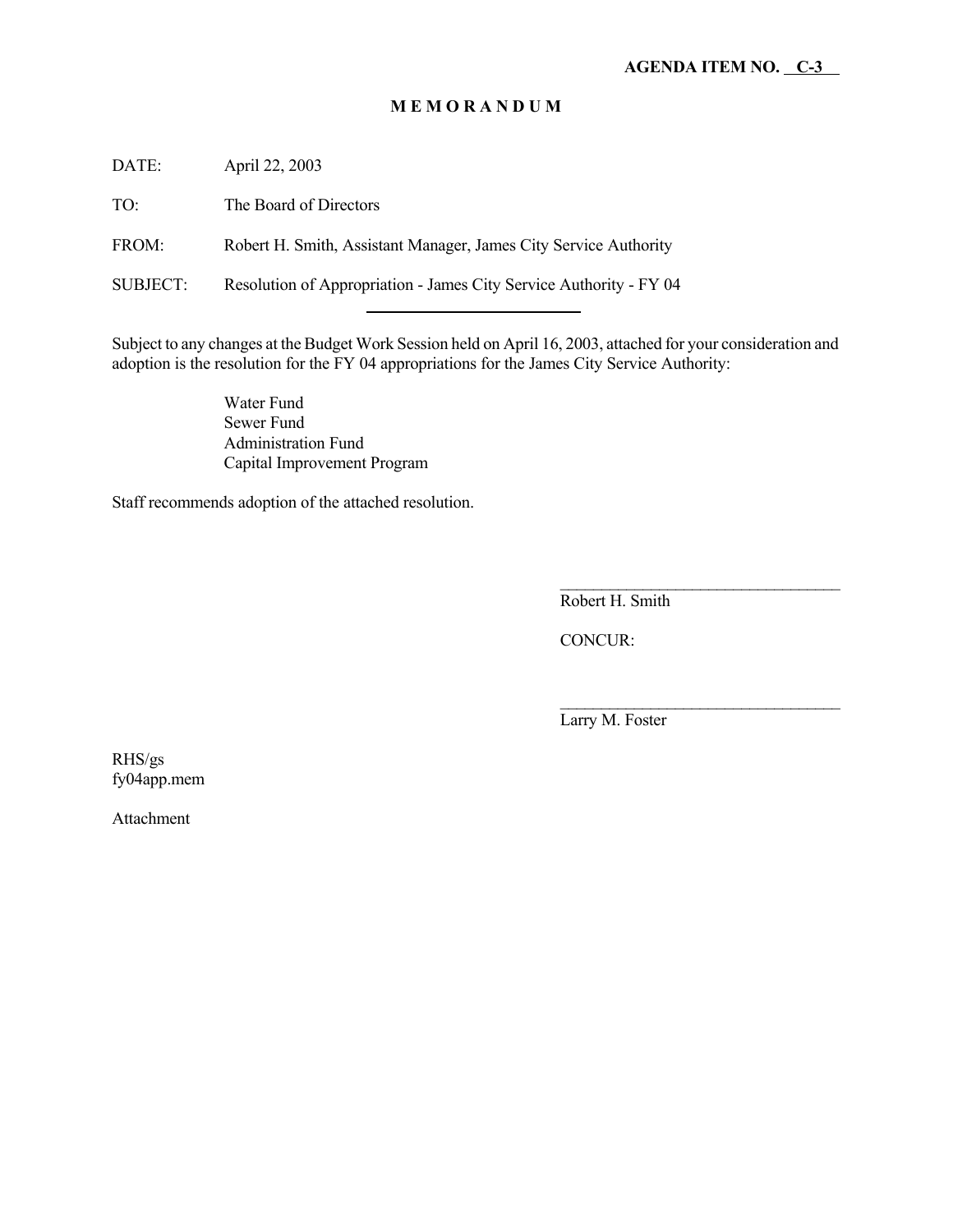#### RESOLUTION OF APPROPRIATION -

#### JAMES CITY SERVICE AUTHORITY - FY 04

- WHEREAS, the Secretary has prepared a proposed budget for the fiscal year beginning July 1, 2003, and ending June 30, 2004; and
- WHEREAS, the Board of Directors has considered said budget and does now propose to adopt the budget.
- NOW, THEREFORE, BE IT RESOLVED by the Board of Directors of the James City Service Authority, James City County, Virginia, that the following amounts are hereby adopted and appropriated for operations and activities in the amounts as shown below:
	- 1. The following amounts are hereby appropriated in the Water Fund:

Water Fund - Revenues:

|    | Service Charges                                                                                                                                              | \$5,162,515                                                |
|----|--------------------------------------------------------------------------------------------------------------------------------------------------------------|------------------------------------------------------------|
|    | <u> Water Fund - Expenditures:</u>                                                                                                                           |                                                            |
|    | <b>Administration Fund Allocation</b><br><b>Operations and Maintenance</b><br>Capital Equipment Outlay<br>Capital Improvements Program<br>Debt Services Fund | \$1,724,414<br>1,787,666<br>40,000<br>310,435<br>1,300,000 |
|    |                                                                                                                                                              | \$5,162,515                                                |
| 2. | The following amounts are hereby appropriated in the Sewer Fund:                                                                                             |                                                            |
|    | <b>Sewer Fund - Revenues:</b>                                                                                                                                |                                                            |
|    | Service Charges                                                                                                                                              | <u>\$4,309,130</u>                                         |
|    | <u>Sewer Fund - Expenditures:</u>                                                                                                                            |                                                            |
|    | Administration Fund Allocation<br><b>Operations and Maintenance</b><br>Capital Equipment Outlay<br>Capital Improvements Program                              | \$2,381,333<br>1,457,567<br>50,000<br>420,230              |
|    |                                                                                                                                                              | <u>\$4,309,130</u>                                         |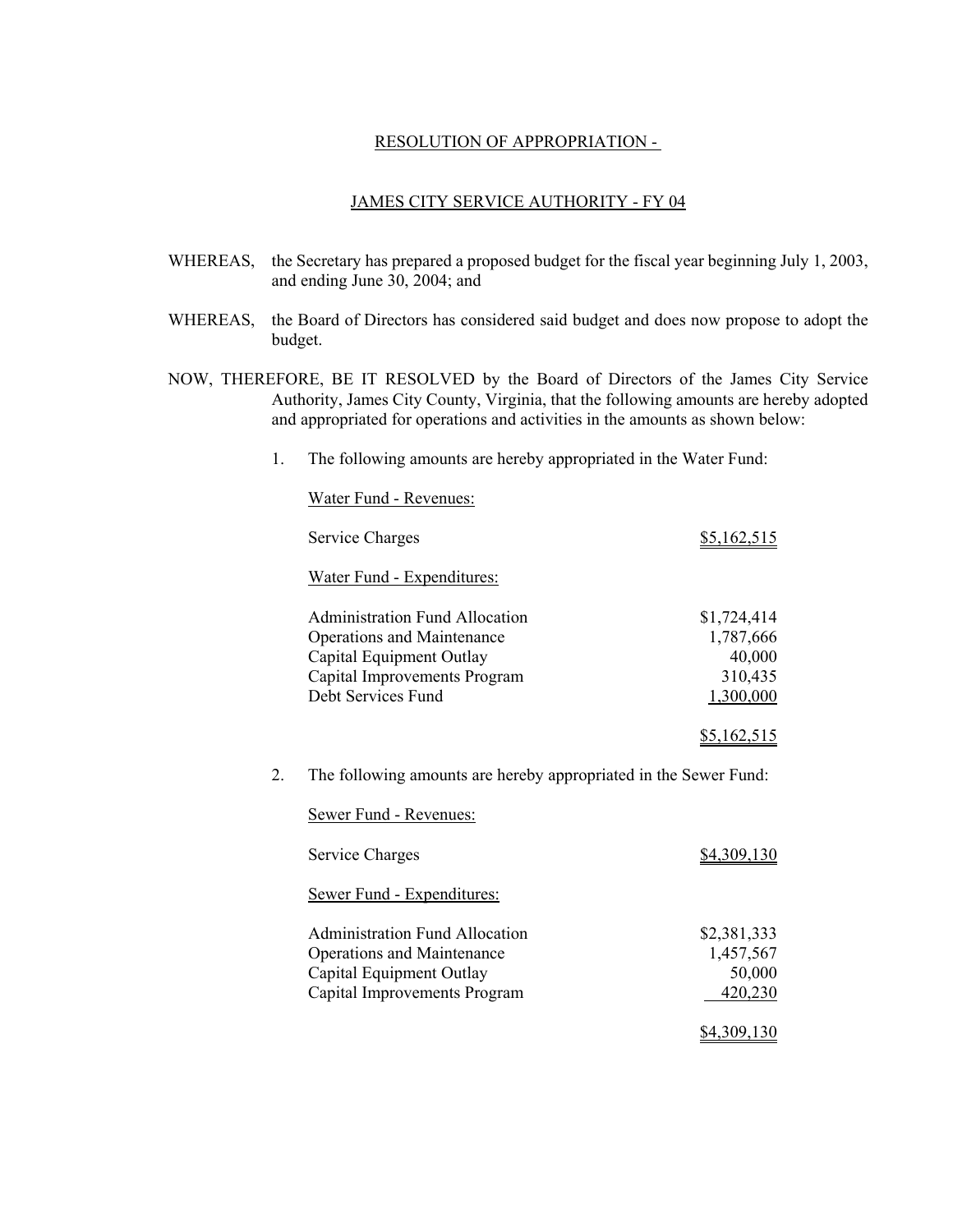3. That the following amounts are hereby appropriated for the funds as indicated below:

# ADMINISTRATIVE FUND

# Revenues:

| Allocated to Water Fund<br>Allocated to Sewer Fund                                                                           | \$1,724,414<br>2,381,333                                              |
|------------------------------------------------------------------------------------------------------------------------------|-----------------------------------------------------------------------|
|                                                                                                                              | <u>\$4,105,747</u>                                                    |
| <b>Expenditures:</b>                                                                                                         |                                                                       |
| Personnel Expenses<br><b>Operating Expenses</b><br>Capital Outlay                                                            | \$3,008,781<br>1,022,966<br>74,000                                    |
|                                                                                                                              | <u>\$4,105,747</u>                                                    |
| CAPITAL IMPROVEMENTS PROGRAM                                                                                                 |                                                                       |
| Revenues:                                                                                                                    |                                                                       |
| <b>Operating Fund Transfer</b><br><b>Facility Charges</b>                                                                    | \$730,665<br>3,140,070                                                |
|                                                                                                                              | <u>\$3,870,735</u>                                                    |
| Expenditures:                                                                                                                |                                                                       |
| <b>Water Supply</b><br><b>Water Distribution</b><br><b>Water Transmission</b><br>Sewer System Improvements<br>Other Projects | $\mathbb{S}$<br>580,735<br>880,000<br>200,000<br>1,710,000<br>500,000 |
|                                                                                                                              | <u>\$3,870,735</u>                                                    |